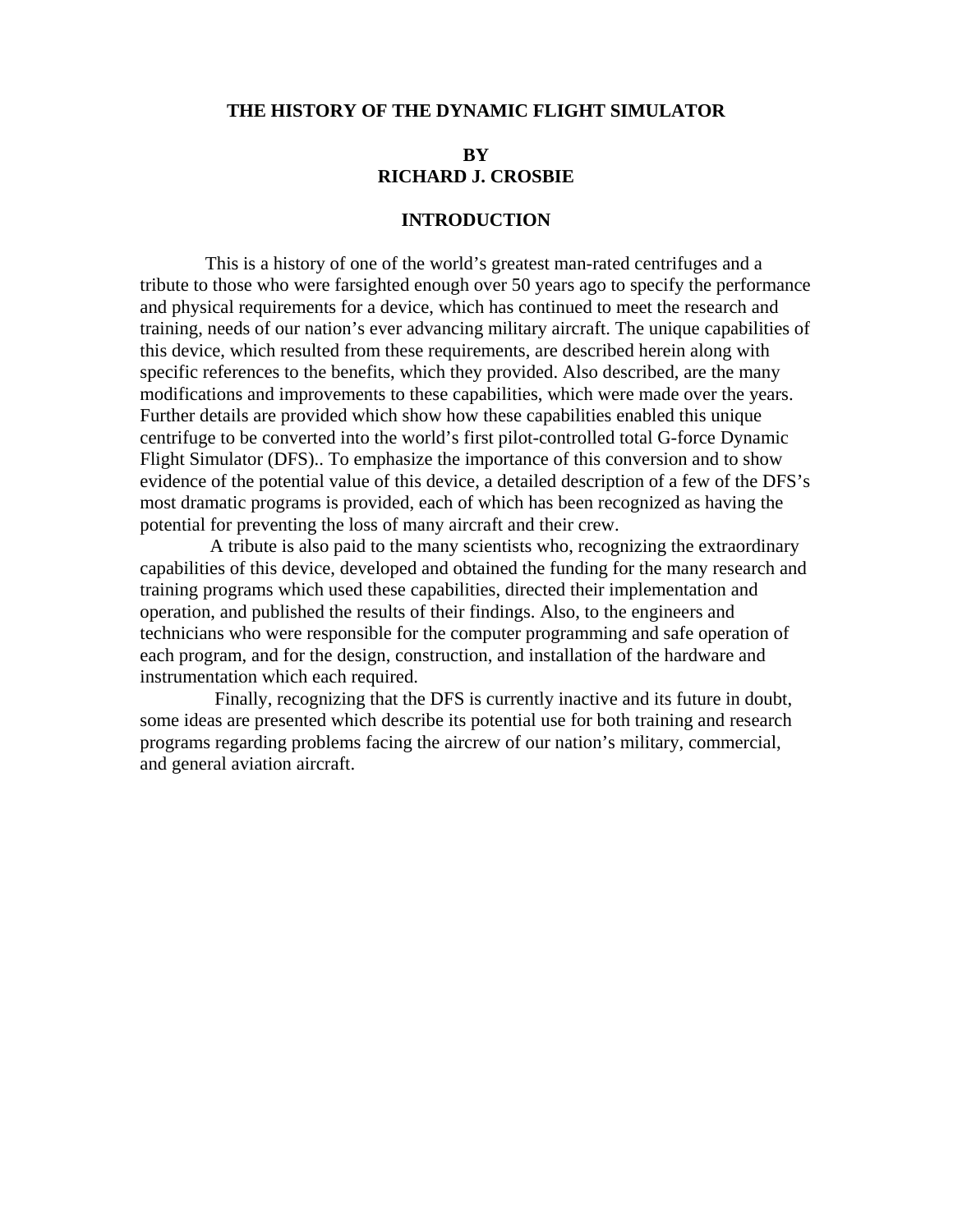#### **CHAPTER I**

#### **THE DFS'S ORIGINAL FEATURES AND LOCATION DETERMINED**

In the years immediately preceding and during World War II, the "blackout" problem encountered by Navy pilots due to the accelerations produced by their aircraft during air combat and dive bombing maneuvers, became sufficiently serious as to be of great concern to aviation physiologists. In order to study the problem and to develop methods of protecting the pilots during these maneuvers, human centrifuges were built both in this country and abroad. By the year 1945, seven such centrifuges were in operation. Table I shows a list of these centrifuges, the year in which they became operational, the agency that operated them, their location, and their physical characteristics.

|                |               | <b>TABLE I</b>       |                    |              |                             |
|----------------|---------------|----------------------|--------------------|--------------|-----------------------------|
| <b>YEAR</b>    | <b>AGENCY</b> | <b>LOCATION</b>      | <b>RADIUS</b> (ft) | <b>MAX G</b> | <b>G/SEC</b>                |
| 1935           | <b>USAAF</b>  | Dayton, OH           | 10                 | 20           |                             |
| 1935           | <b>GAF</b>    | Forschunginstituten, |                    |              |                             |
|                |               | Germany              | 19                 | 20           | $\mathcal{D}_{\mathcal{L}}$ |
| 1940           | <b>RCAF</b>   | Toronto, Canada      | 11.5               | 20           | 6                           |
| 1942           | Mayo Clinic   | Rochester, MN        | 10                 |              | 15                          |
| $\overline{2}$ |               |                      |                    |              |                             |
| 1942           | Japanese      | Tachikawa, Japan     |                    |              |                             |
|                | Army          |                      | 10                 | 15           | $\mathcal{D}$               |
| 1943*          | <b>USAAF</b>  | Dayton, OH.          | 20                 | 20           | $\mathcal{D}_{\mathcal{L}}$ |
| 1944           | <b>USC</b>    | Los Angeles, CA.     | 23                 | 20           | $\mathcal{D}_{\mathcal{L}}$ |
| 1945           | NAS           | Pensacola, FL.       | 20                 | 20           | 2                           |

\* Replaced the earlier USAAF 10 ft. centrifuge.

 All of these centrifuges were built under the duress of war and, because there was an urgency to put them to use, they were all designed to be put in operation in the shortest possible time. Consequently, all of the centrifuges were relatively small, varying in radius from 10 to 23 ft.. Also, they accelerated very slowly, so that the time history of the G forces developed on them were not directly comparable to that which the aircraft exerted on the pilots during dive-bombing and air combat maneuvers. The scope of the knowledge of acceleration physiology was greatly enlarged by the use of these machines, however, and the early G-suits used by fighter and dive-bomber pilots were developed on them.

 As early as 1944, the Aviation Medicine Branch of the Military Requirements Division of the Bureau of Aeronautics, realized the inadequacy of these centrifuges, and began drawing up specifications for a high performance centrifuge which would more nearly simulate the stresses experienced by combat pilots of both current and future aircraft. Of particular concern, were pilot problems anticipated with the Bell Aircraft Company's new jet propelled X-I aircraft, which was projected to fly at altitudes above 80,000 ft. and at speeds near the speed of sound.

 To implement this project, Dr. Ralph Christy, Dr. Lysle Peterson, and Capt. Ashton Grabiel of the Aviation Medicine Branch, visited all of the centrifuges on this continent and spent time in the field with fighter and bomber squadrons in order to define more clearly the specifications for the new centrifuge. These groups were later joined by Dr. E.T. Baldes and Dr. Earl Woods of the Mayo Clinic, Dr. William Franks of the Canadian A.F., two engineering consultants; a Prof. Murray and a Mr. Peggs, association unknown,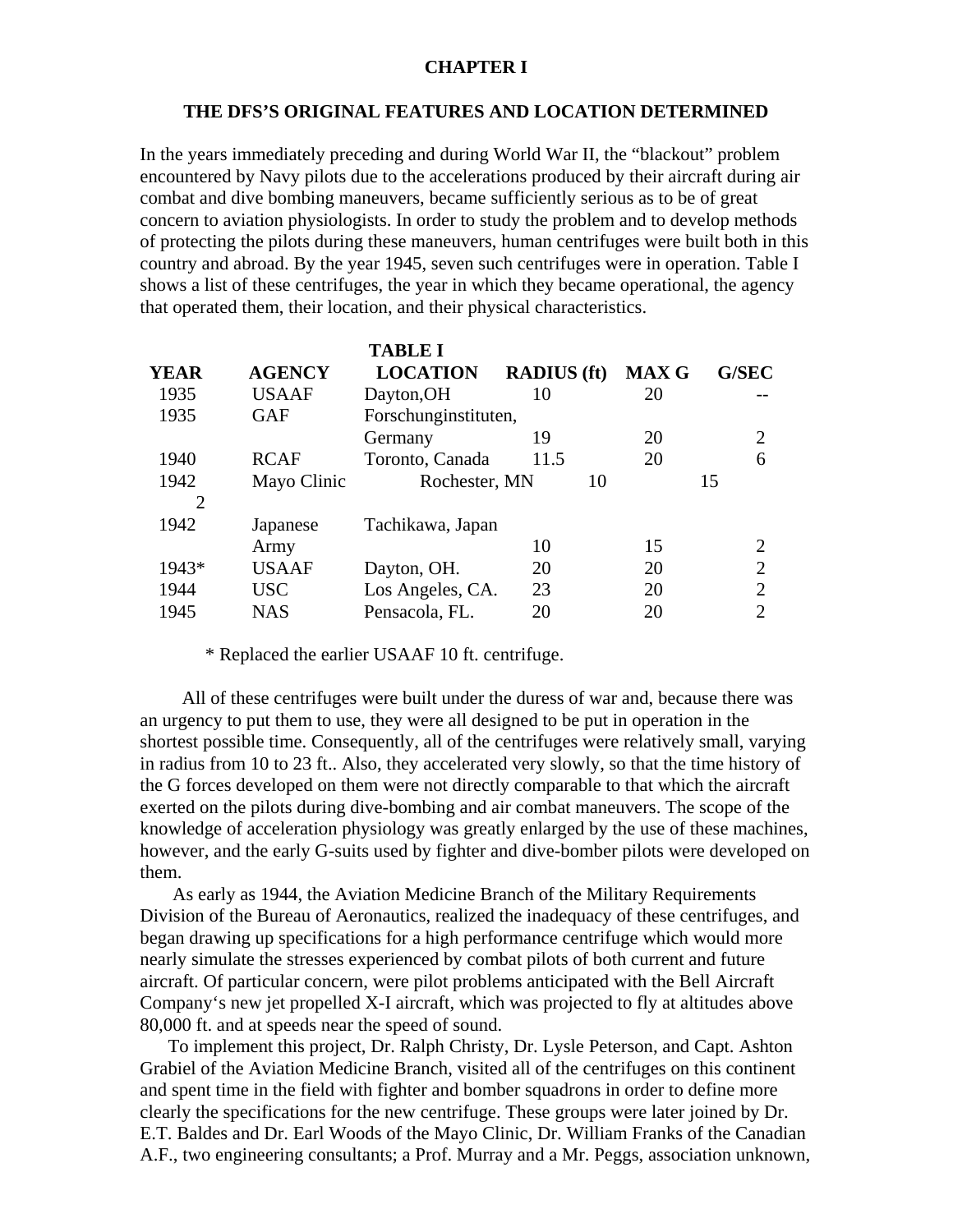and from the Special Devices Center, Commodore Adams and his deputy, Harry Schroeder, who was to actually direct the project.

 Finally, after many meetings and discussions, the group proposed the construction of a high performance centrifuge to be developed under the direction of the Special Devices Center of the Office of Naval Research. The specifications of performance were planned to give aviation medicine personnel a research tool, which would exceed any existing device in performance and versatility, and would be capable of simulating the stressed applied to the pilots of all current and future aircraft. The original features of this new Navy centrifuge are shown in Table II.

# **TABLE II ORIGINAL FEATURES OF THE NAVY CENTRIFUGE**

- \* Controllable Dual Gimbal System
- \* 10 G/Sec. G-Onset Rate
- \* 50 Ft. Arm Radius
- \* 40 G Capability
- \* Environmentally Controlled Gondola
	- 1. Vacuum; 0 to 60.000 Ft. Simulated Altitude
	- 2. Temperature, 40 deg. F. to 110 deg. F.
- \* Independent Power Supply involving two 1500 kw. generators.

 During a telephone conversation in March, 1991, Dr. Lysle Peterson, who had championed the need for the controllable dual gimbal system, stated that the 50 ft. arm radius and the 40 G capability were the two most controversial features of the new centrifuge. This controversy was not so much because these features were not deemed desirable, but whether their worth justified the increased costs involved in implementing them. Dr. Peterson future stated that the 50 ft. arm length was chosen more to reduce the G-gradient effect, a major defect of short arm centrifuges, than the Coriolis acceleration effect, although the reduction of both of these effects was deemed highly desirable. In effect the 50 ft. arm reduces the G-gradient by 60 % and the Coriolis accelerations by 33% over those developed on a 20 ft. centrifuge. It also enables the centrifuge to produce a more accurate G and to provide more usable gondola space.

 The 40 G capability may seem excessive because very few programs require operation above 15 G ( with the possible exception of the Iron Maiden program which will be discussed later ), the capability permits the required 1.5X structural load testing of all gondola installations designed to operate up to 15G., prior to manned runs. Also, the structural capability of the arm and gondola designed to support a payload of 1000 lb. (originally 400 lb.) at 40G, enables the centrifuge to support a typical 2500 lb. cockpit at 15G.

 The independent power supply provided by the two 1500 kw generators, enables the centrifuge to be operated at high rates of G-onset without dimming lights or causing other undesirable effects in the surrounding community. This has been a major concern in the planning of other high performance centrifuges.

 Perhaps the most valuable feature of this centrifuge was its controllable dual gimbal system. It was designed primarily to keep the subject aligned with the resultant G vector during rapid onset/offset G profiles, and to thereby minimize any tumbling sensations. The high tangential accelerations developed by the centrifuge during these profiles would not only be disorienting to the subject as they are in non-gimbaled centrifuges, but would depart from the required aircraft G environment and could result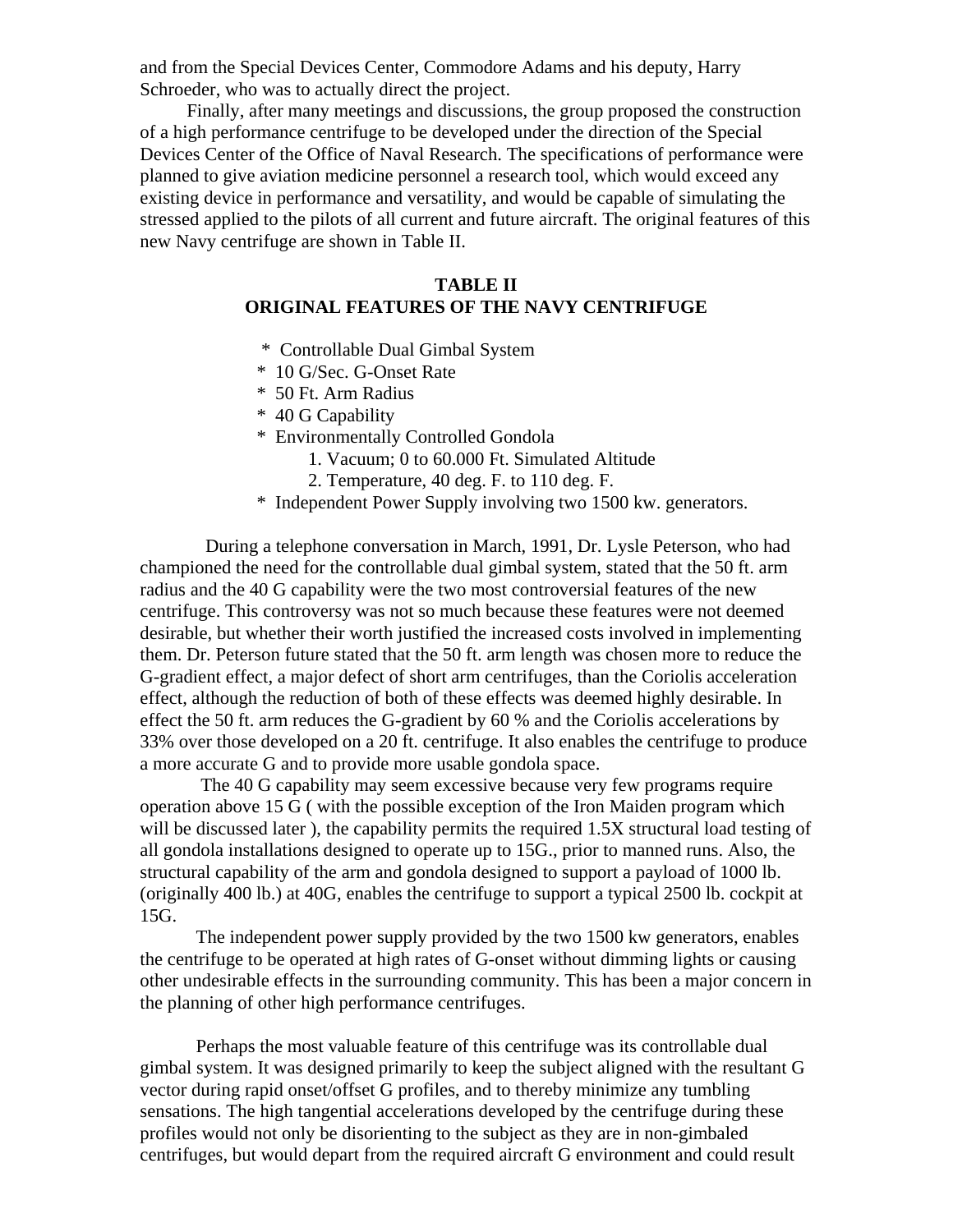in unrealistic physiological effects. While this was the original purpose of the system according to Dr. Peterson, this capability has enabled the centrifuge to expand into areas unattainable by non-gimbaled centrifuges. These include:

\* The ability to generated multi-directional G-profiles for simulating the G environment of both controlled and uncontrolled flight conditions such as aircraft catapulting, post stall and spin gyrations, automatic interceptor attacks, etc.

 \* The ability to produce realistic angular motion cueing to the centrifuge pilot during his control of the centrifuge when used as the force and motion base for a total Gforce Dynamic Flight Simulator.

 \* The ability to generate the somato-gravic and somato-gyral illusions associated with spatially disorienting maneuvers for either training or research purposes.

 After deciding on the basic requirements for the futuristic centrifuge, the next step was to decide where it should be located. Dr. Grabiel felt that it should be located at the Naval Air Station in Pensacola, Fl. because it would compliment the mission of that Station. The construction engineers pointed out, however, that a device of that magnitude would have to be constructed in a soil containing a solid rock foundation, and that the sandy bottomland, which exists at both Pensacola and the Naval Air Material Center, Philadelphia, Pa., which had also been considered, could not support such a massive structure. The rocky foundation at the recently acquired Naval Air Modification Unit (NAMU), Johnsville, (Warminster), Pa. was found to be satisfactory in all respects. Consequently the NAMU site was selected for the location of the new human centrifuge. NAMU had been acquired from the Brewster Aeronautical Corporation by the Navy in 1944. Its mission at that time involved the conversion and modification of Navy aircraft prior to delivery to combat units in the fleet.

 This selection of NAMU as the site for the new centrifuge was undoubtedly the major factor in the Navy's decision to announce in May 1947, the proposed expenditure of 100 million dollars for further development of facilities there. With the expenditure of the gigantic sum, it was projected that NAMU, eventually to be called the Naval Air Development Center (NADC), and even later to be called the Naval Air Warfare Center (NAWC), would be virtually equivalent to the Army's great Wright Field installation, and would become one of the Navy's greatest shore establishments.

 This announcement appeared to settle permanently the question in the minds of the local residents who were concerned about the future of the great aircraft plant and flying field built originally by the Brewster Aircraft Company and later taken over during the war by the Navy. There had been many rumors at the time that large private industries of various natures had sought to purchase the property, and again that the Navy would retain it, but only as a secondary installation, little more than a storage plant. This announcement, therefore, was seen as being of tremendous importance to the future of the

# entire region.

 The actual construction of the buildings to house the centrifuge and the power plant was started in June 1947, and completed in July 1950. The building was basically cylindrical in shape with massive steel reinforced concrete walls. At the center of the 124

ft. diameter, 11,000 sq. ft. operating floor was a 180 ton, 4000 horsepower, 600 volt, DC motor which was capable of attaining a power output of 16,000 horsepower for a short period. This motor, which was built by the General Electric Company, was directly attached to the centrifuge arm and was mounted through 18 feet of reinforced concrete on a solid bedrock foundation The power supply for this motor was obtained from two 1500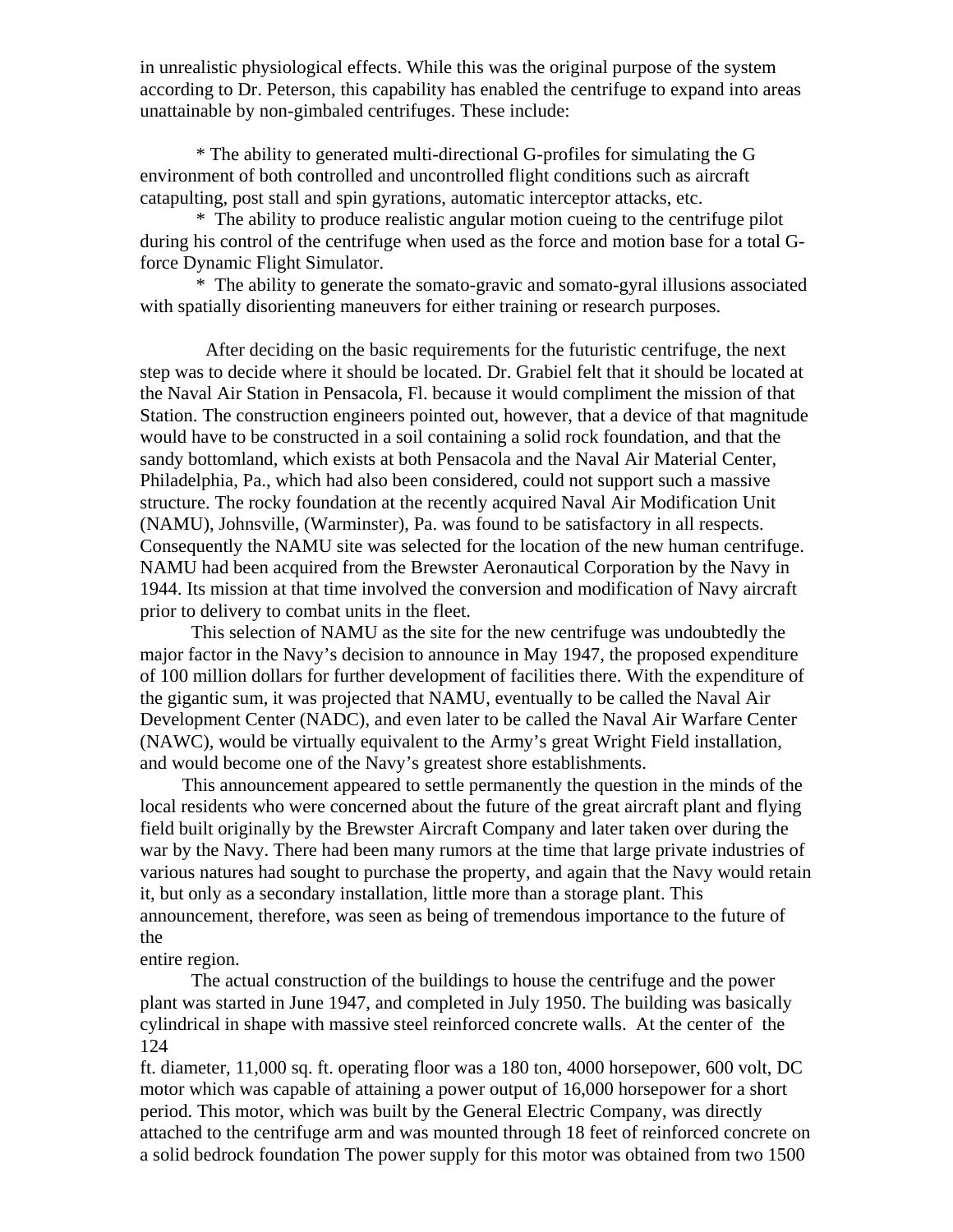kilowatt generators driven by a 4200 horsepower synchronous motor. This motorgenerator set and its associated control system were located in a powerhouse adjacent to the centrifuge building and connected to the main centrifuge motor by a bus tunnel. The power to drive the motor-generator set was obtained from a sub-station, which was a part of the regular power distribution network of the NADC.

 The centrifuge contract itself was awarded to the Mckiernan & Terry Corporation of Harrison, N. J., with Mr. Hans Hansen, who contributed much to the fine details of the centrifuge design, the project engineer. The centrifuge construction and installation occurred concurrently with the building construction and was in full operation in July 1950, albeit without the gondola and gimbal system. The construction of the gondola was more difficult to fabricate because of the high vacuum requirement. The centrifuge continued to operate for the next two years with swinging carriages attached under the arm at the 20 and 37.5 Ft. locations until the gondola was finally installed in 1952, with the centrifuge dedication occurring shortly thereafter. Scientists who had been using the swinging carriages for their experiments were at first reluctant to move their programs into the unknown world of the dual gimbaled gondola. However, once they made the move, they were able recognize the benefits which it provided and they never went back to the swinging carriages.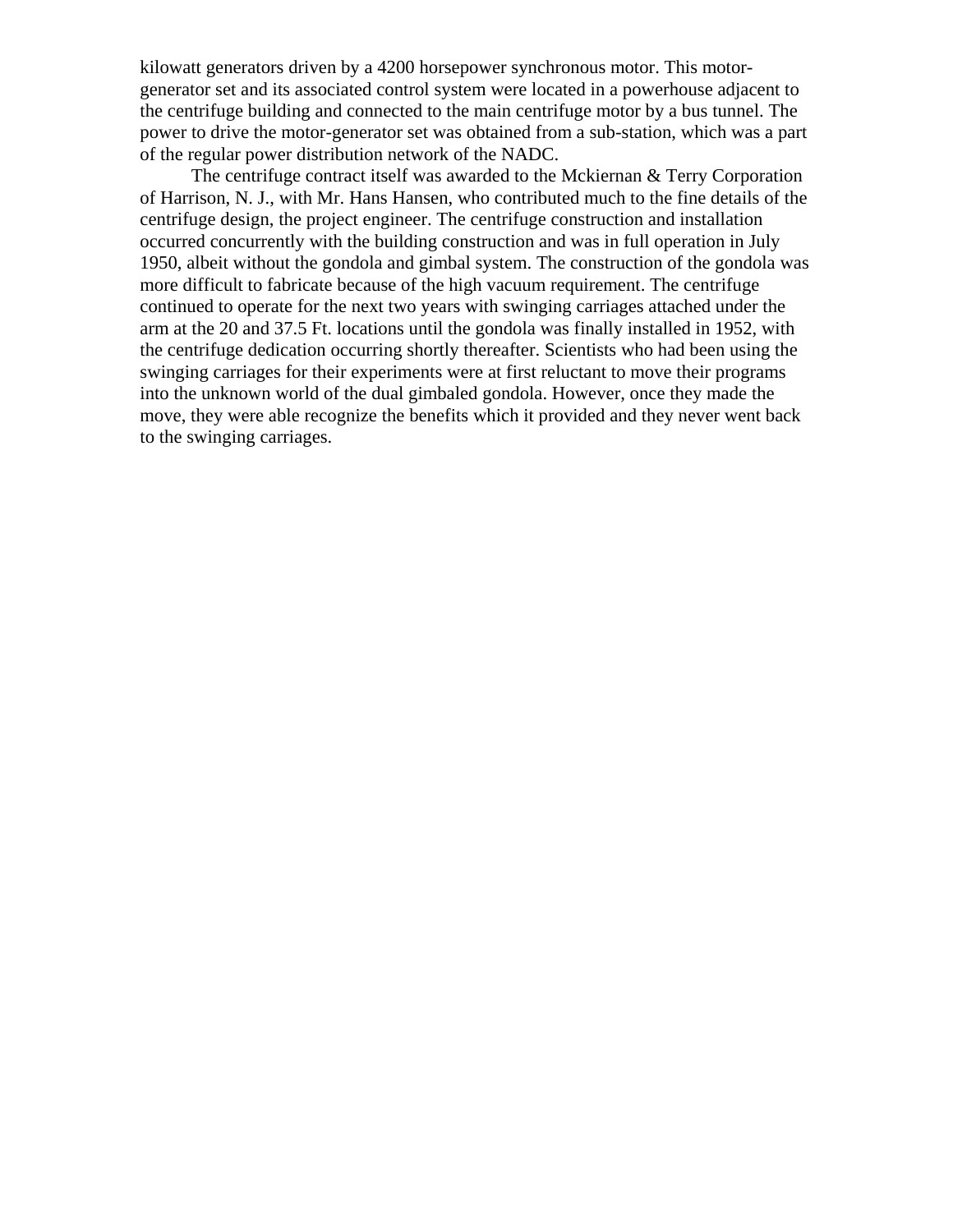## **CHAPTER III**

#### **EARLY CENTRIFUGE PROGRAMS**

 In order to study all aspects of the effects of acceleration on man, the Aviation Medical Acceleration Laboratory (AMAL), was staffed with professional and technical personnel, both civilian and military, in the fields of medicine, physiology, psychology, human factors, biochemistry, biophysics, and engineering. The Laboratory was officially designated as an associate laboratory of the University of Pennsylvania's School of Medicine, and many of the staff members had faculty status with it's graduate school. The Laboratory was also equipped with a medical library, shop facilities, clerical offices, an animal house, and a small animal centrifuge.

 Without citing each of the many worthwhile human and animal experiments that were conducted on the centrifuge during the first ten years of its existence, the following is a list of some of those programs:

- \* Regularly scheduled pilot training programs;
- \* The measurement of cerebral metabolism, cerebral blood flow, and arterial blood pressure in both humans and monkeys during centrifugation.
- \* The determination of human tolerances to various G-profiles in both the upright and supine positions;
- \* The evaluation of various anti-blackout suits;
- \* The dynamic simulation of low altitude flight of the A2F aircraft;
- \* Human tolerance measurements to positive-G at 5 to 10 G/sec.;
- \* Human tolerances to exposures of 15 transverse G;
- \* The effect of temperature on human tolerance to positive G;
- \* The effect of acceleration forces on a pilot during a simulated automatic interceptor attack;
- \* The increasing resistance to blackout by progressive backing tilting to the

position;

supine

- \* Human tolerance to positive G as determined by physiologic end-points;
- \* Arterial blood pressure response to abrupt positive acceleration;
- \* Acceleration problems associated with projected research aircraft;
- \* The measurement of a pilot's ability to carry out such required tasks as: performing optical sightings, actuating cockpit controls, and activating emergency escape devices when under G, when seated in both the upright and partial supine positions.

 \* Air-to-air tracking in the TV-2 aircraft during closed-loop centrifuge operation; Over 100 professional papers were written and published on these experiments during the first decade of the centrifuge's existence, many in the Journal of Aviation Medicine and in ASTIA.

 Although names are purposely omitted in this treatise for fear of missing any, it would seem inappropriate to include in this list of early centrifuge programs, two that gained those involved a major taste of fame, without mentioning their names. The first was the "Iron Maiden" program in which the civilian psychologist, Flannagan Gray, submerged in the water capsule of his design, endured the world record run of 32 G for 10 sec., answering lights perfectly throughout the run. He suffered slight frontal sinus pain during maximum G and a little blood was observed the next day on first blowing his nose, but no lasting effects. Commander Gil Webb, who was the attending doctor, and Carter Collins, a civilian scientist, also rode the "Iron Maiden", but not to the level that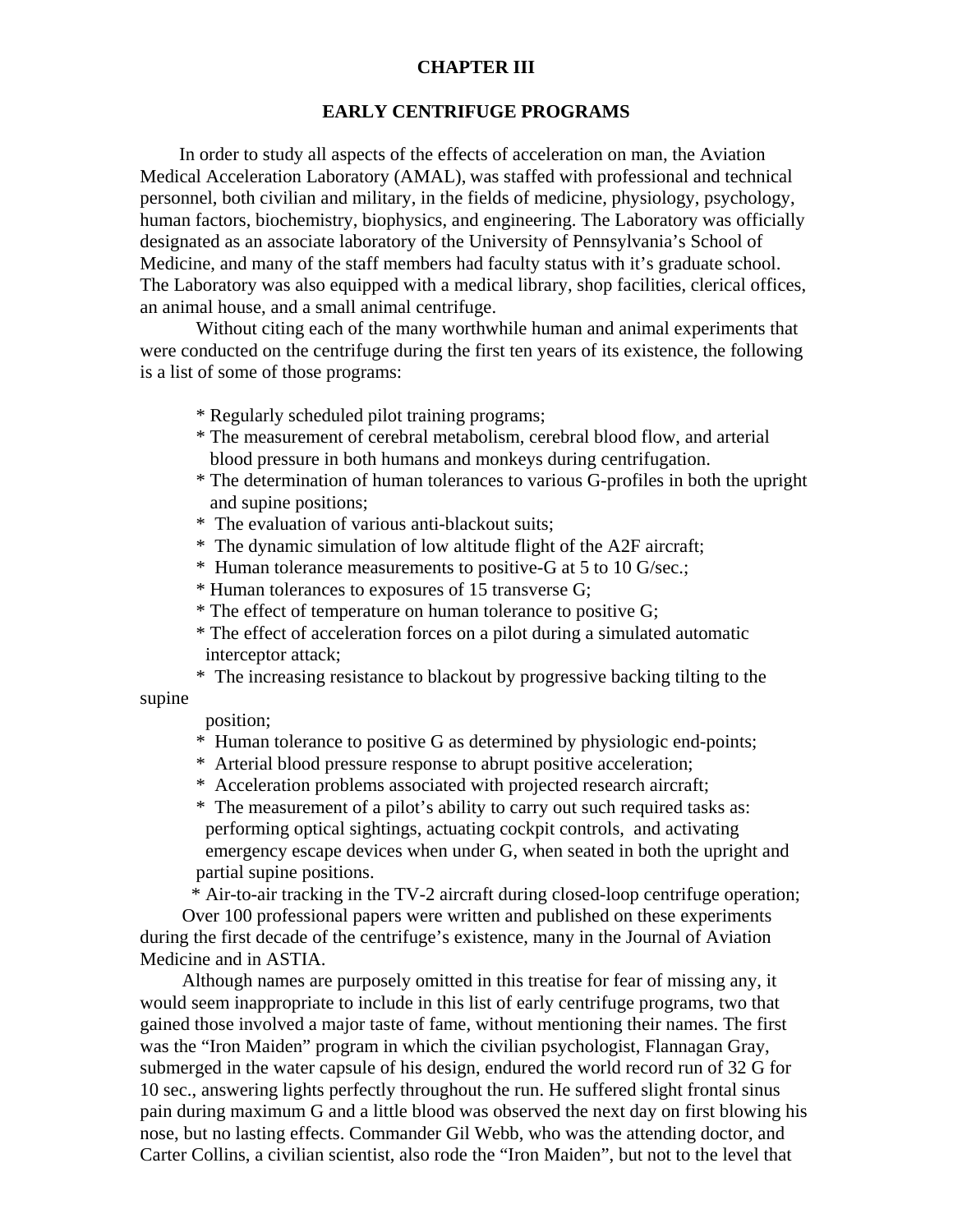Gray had attained. Gray actually wanted to go to the 40 G limit of the centrifuge, but the Iron Maiden would not fit into the gondola of the centrifuge at that time, and was mounted on the arm at the 40 ft. section facing outboard, thereby limiting him to the 32 G level in the negative prone position. A special facemask was provided with a hose inserted through the top of the Maiden for the subjects to breath through before the run began. At the end of a count down, a valve on the breathing hose was remotely closed and the G-run began. The subjects, therefore, had to hold their breath during the entire duration of the run, which for Gray, was well over a minute. This apparently was not a problem for Gray, however, because he had been a competitive swimmer. Communication from the subject during the G-run was provided by a finger-operated key inside the Maiden. In the case of an emergency, the centrifuge was quickly brought to a stop, after which a large valve located at the bottom of the Maiden was opened, immediately dumping the water from the Maiden onto the centrifuge chamber floor. After removing the clamps which secured the upper

half of the Maiden to the lower half, the upper half was removed by an overhead crane. Although this procedure was practiced often during trial runs, it was used only once during actual subject run, and that was due to the monitoring doctor misinterpreting a signal from the subject.

 The second program that gained the participant a degree of fame, was the historic 24 hour 2 G run that the civilian physiologist, Dr. Carl Clark endured. His stated purpose for performing the run was to show that if man could endure such a stress for that length of time, he could therefore travel to the moon or beyond faster than that predicted by other methods by accelerating at 2 G for half the distance, and then decelerating at 2 G for the remaining half. Except for some initial problems in regaining his balance after the run, he suffered no lasting effects. .

 During the term of these early experiments, the major method of centrifuge control was provided by mechanical cams. These cams were large masonite discs, designed and cut in-house to simultaneously control the speed of the centrifuge and the directional position of the subject in the gondola with respect to the resultant G vector. Three cams were required for each G profile. Although it was possible to extend the "time at peak" for each G profile when using these cams, they were otherwise found to be quite inflexible--requiring extensive effort in computing, designing, and cutting them.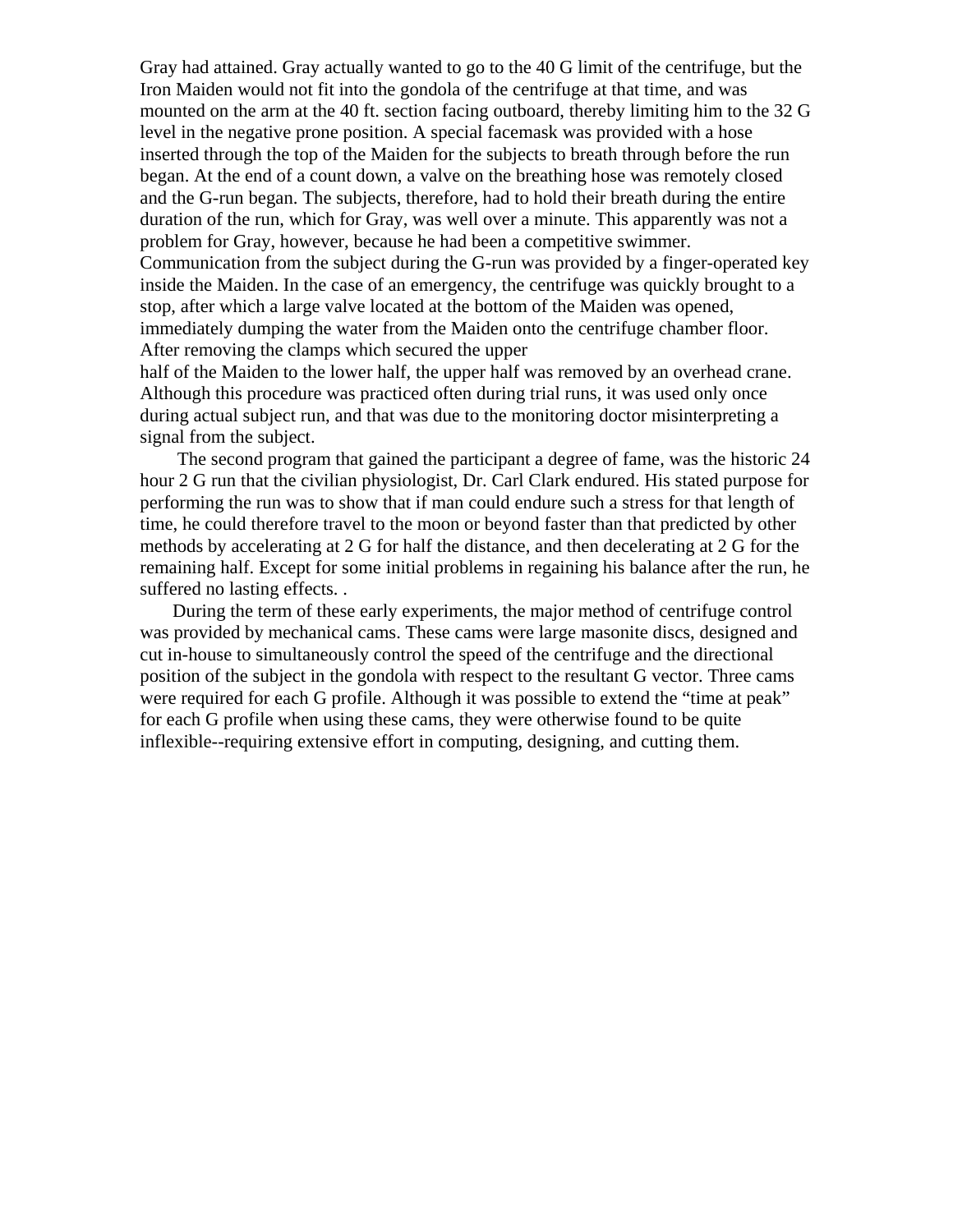#### **THE X-15 PROGRAMS**

 A turning point in the evolution of the centrifuge came during the first X-15 in the spring of 1957. The specific question to be answered here was whether or not the test pilot could tolerate the accelerations of the magnitude anticipated during the aircraft's reentry into the atmosphere with the pitch damper inoperative. The program was run and the accelerations were found to be near the physiological tolerance limit of the test pilot. In this program, the pilot flew as a passenger and the question remained as to whether he could have maintained control of his aircraft under these conditions. The complexity of this simulation, however, required an equally complex cam pattern, which required the use of an analogue computer. It then became obvious that, if the centrifuge were controlled "on line" by an analogue computer, it would be possible to place the pilot in the control loop of the centrifuge and the cockpit instruments, thereby creating a complete dynamic flight simulator. (This simulator would be similar to those, which were used in pilot training and in advanced aircraft design, but would include the addition of acceleration to the simulation.) The analogue computer was used during these early years because the digital computers, at that time, could not perform the many calculations necessary at the speed required for on-line closed-loop operations.

 The first real test of this concept came during the second X-15 program in December, 1957. In this program, it was proposed to study not only the pilot's performance, but the performance of the control system and the instruments as an integrated entity. For this initial closed-loop simulation program, 153 runs were conducted in which the pilot experienced all of the accelerations he would have experienced, including those which were self induced, had he been in actual flight. Some of the participants in this program included such well-known aviators as Chuck Yeager, Scott Crossfield, Joe Walker (who had recently set the highest flying altitude record), and Neill Armstrong. It should be pointed out that this crucial program involved the cooperative efforts of the US Navy, the US Air Force, the National Advisory Committee for Aeronautics (NACA), and the North American Aviation Corporation. In addition to the Aviation Medical Acceleration Laboratory, the US Navy participation included the Aeronautical Computer Laboratory and the Aeronautical Instruments Laboratory of the Naval Air Development Center. The success of this program, which not only provided valuable training for the test pilots involved, but also provoked the redesign of a major part of the X-15 control system. It further paved the way for additional X-15 studies and for the many space vehicle programs, which were to follow.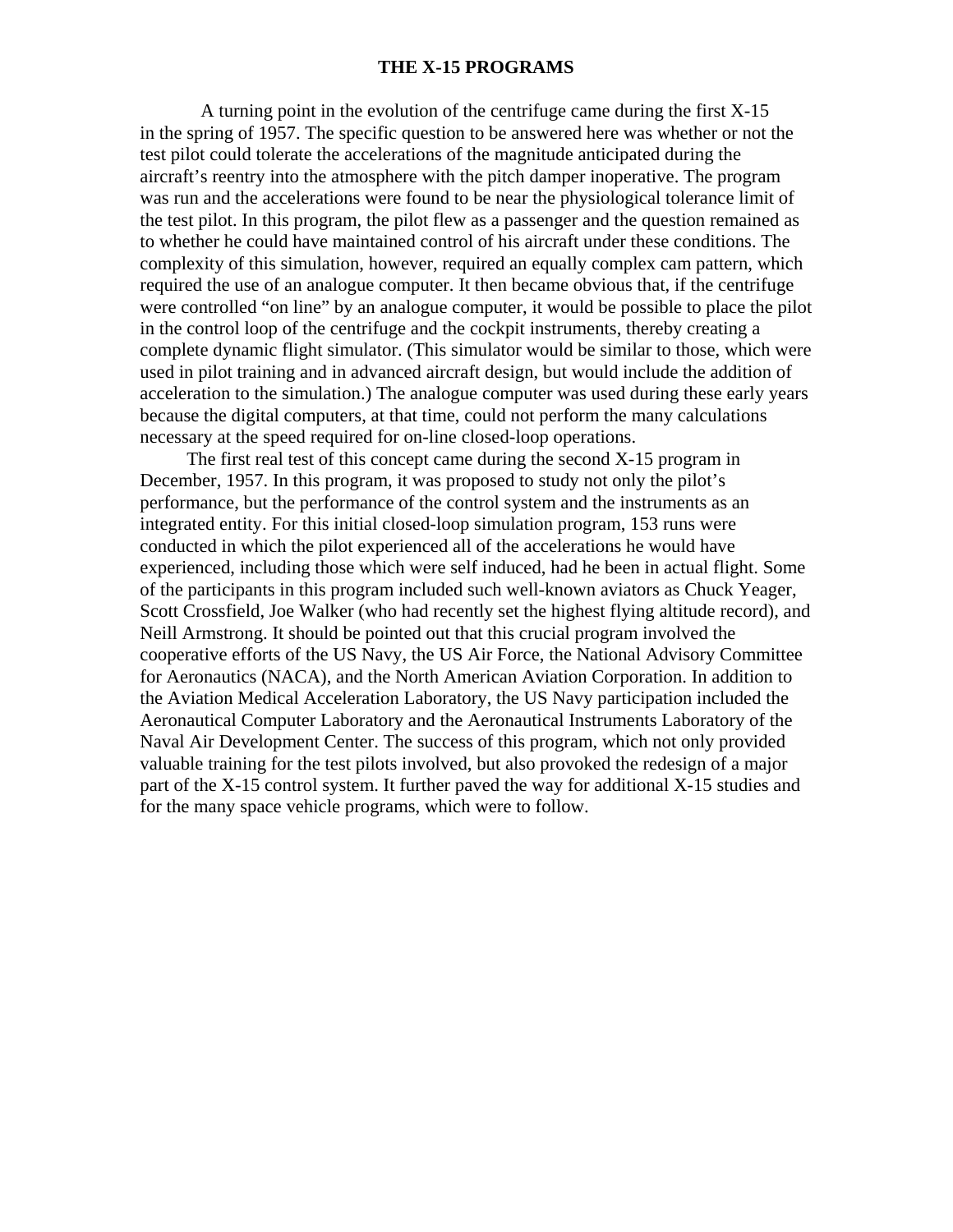## **THE SPACE PROGRAMS**

 The centrifuge gained perhaps its greatest fame as the facility used to train the early astronauts. In support of the national space program, the centrifuge was used in eleven major programs from April 1959, to Nov. 1964. This included six Mercury programs, two Dyna-Soar programs, two Gemini programs, and one Apollo program. A total of 1165 manned runs were performed on the seven original Mercury astronauts, the nine Gemini astronauts, and the fifteen Apollo astronauts. Most of these astronauts, whose names are listed below, were later to gain international fame through their many journeys into space.

 Their centrifuge runs were not closed-loop in the sense that the second X-15 runs were, in that the astronauts did not have control of the centrifuge, but they were to perform certain critical tasks during the runs. The G- profiles basically consisted of the accelerations produced by the rockets during the three phase boost period, and the decelerations developed on the capsule during the re-entry period. The maximum accelerations were about 9G during the third phase of the boost period, and about 8 G during the re-entry period. Both of these peak G's had a relatively slow rate of onset. A pad abort profile, however, which was introduced at the decision of the program director and which often caught the astronaut by surprise, had a very fast rate of onset and reached a peak of about 10 G. In order to withstand these G's, the astronauts were positioned in the supine positions, and the very early ones had their own form fitted couches. o The seven astronauts who participated in the six centrifuge Mercury training programs from August 1959 to July 1963 included: M. Scott Carpenter, Donald K.(Deke) Slayton, L. Gordon Cooper,

Walter M. Shirra, Alan B. Sheppard, Virgil I. (Gus) Grissom, and John H. Glenn. The nine astronauts who participated in the two Gemini training programs in July 1963 and Nov. 1964 included: James A. McDivitt, Frank Borman, Thomas P. Stafford, James A. Lovell Jr., Neil K. Armstrong, John W. Young, Edward H. White, Charles Conrad Jr., and See.

 The fifteen astronauts who participated in the one Apollo program in Nov. 1964, included: Roger B. Chafee, Charles A. Bassett II, Edwin E. Aldrin Jr., Walter Cunningham, Allan L. Bean, William A. Anders, David R. Scott, Donn F. Eisele, Russell L. Schweichart, Stegal, Michael Collins, Richard F. Gordon Jr., Eugene A. Cernan, Clifton C. Williams, and Richard Truly.

 For those questioning why the current group of astronauts does not have to undergo similar acceleration training, they are not subjected to the high accelerations experienced by the astronauts during the re-entry period. The maximum accelerations produced by those early space capsules.

 It should be noted here that there were a lot of unknowns in those early days of the space program, and those who were responsible for detailing a plan which was primarily concerned with the safety of the astronauts, should be commended for such a plan that proved its worth by the successful and safe number of moon landings. The plan covered approximately nine years during which it specified the many manned and unmanned tests to be performed, the training for both the astronauts and the ground support personnel, and the many technical problems which had to be solved. If more of America's problems were attacked with the same thoroughness and with less regard for the time required, a similar degree of success could most likely be achieved.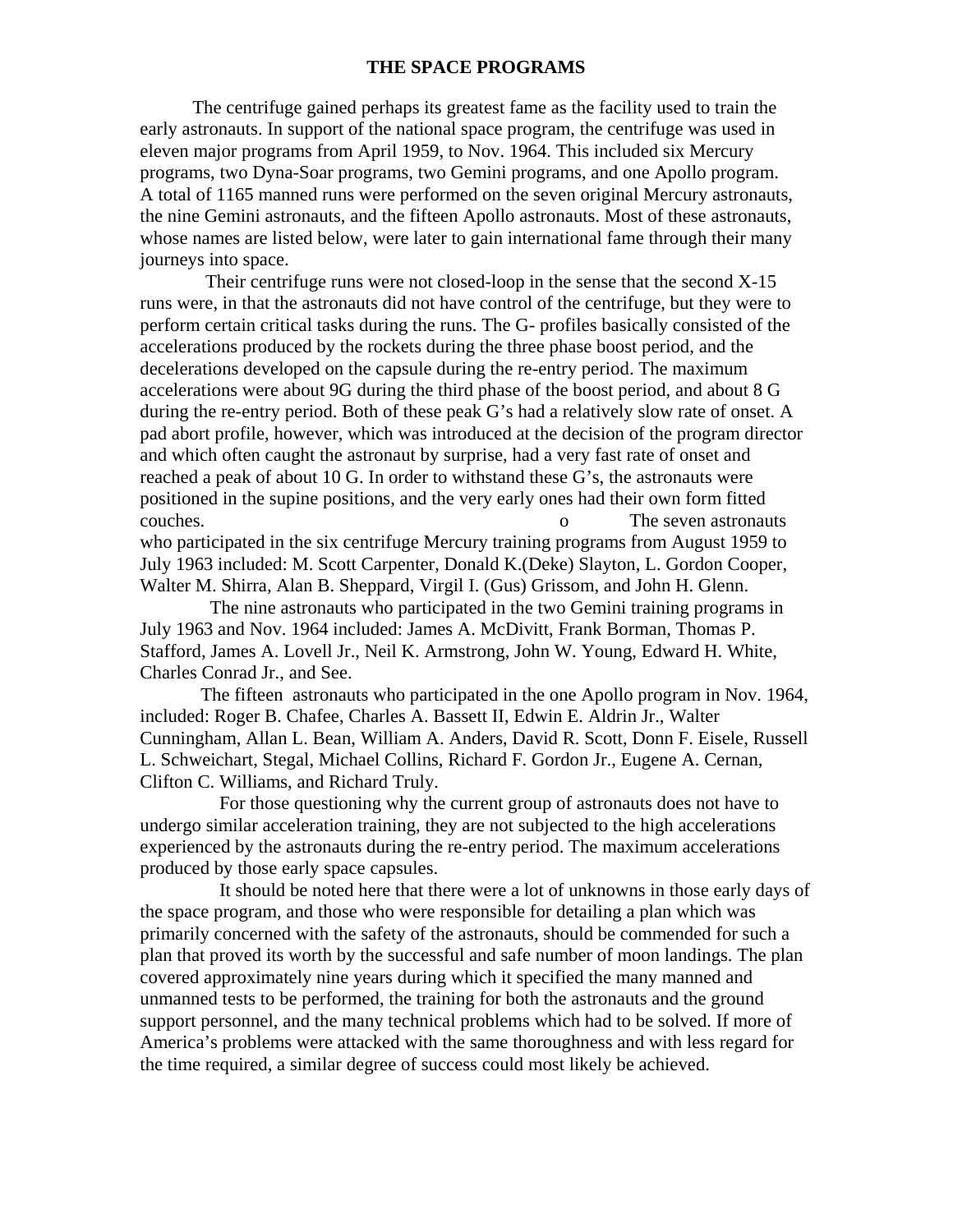## **CHAPTER IV**

## **THE CENTRIFUGE MODERNIZATION PROGRAM**

 In projecting the expected extent of the centrifuge's participation in the nation's manned space program and in the advanced research associated with high performance aircraft, the Bureau of Aeronautics and later the Bureau of Naval Weapons in 1958 sponsored a modernization program to meet the new performance requirements and the increased utilization of the facility. Because of its previous experience in the construction of the original centrifuge, the McKiernan and Terry Corporation was hired as the prime contractor for the construction of the new arm, the gimbal ring, and the gondola. The project engineer, Mr. Robert Ruppert, was notably responsible not only for the design of the new arm and gimbal support structure, but for the new gondola itself, which had been only conceptually described in the specifications. The specific features of this program, which were accomplished on a modular basis resulting in only four months down- time for the heavily loaded centrifuge schedule, include the following:

 1. New Centrifuge Control Center --A new centrifuge control center was established in an area exterior to and directly adjacent to the main centrifuge door. It replaced the control center which had originally been located in a blister cell in the ceiling of the centrifuge chamber. This new center, which had its own air conditioning supply, housed a new centrifuge control console with its associated electronic and monitoring equipment, an environmental control console, and a new centrifuge control computer. These items were either non-existent or separated in the previous arrangement. This new center improved capabilities in the operation of the centrifuge in the following areas:

 (a) System Performance--The direct control of the gain and damping parameters of all three drive motors permitted performance optimization as required. The centrifuge performance was also greatly improved by installing an electronic device, which balanced the current output of the two main generators, which control the torque of the 4000 hp. main centrifuge motor. These currents had previously become unbalanced during rapid rates of G-set, resulting in reduced performance.

 (b) Safety-- A special interlocking system was installed which prevented the start-up or continued operation of the centrifuge when a fault occurs anywhere throughout the control system, including the computer itself. Each interlock had sufficient back-up capacity to make the entire operation both machine-proof and manproof as well.

 (c) Monitoring-- All operational meters including those of the powerhouse equipment were displayed at the control console. Visual contact of the centrifuge and the gondola subject were provided by television.

 (d) Perhaps one of the most valuable innovations of the new system was the fault-finding panel. This panel displayed the functional position of all of the major interlocking relays in the entire control system, thus providing fast pinpointing of fault areas.

 (e) Mode Control-- Individual control was made available for each axis in either manual or remote (computer) control.

 (f) Synchronization and Energization. Special control and display features were provided for and, in fact, required precise synchronization between the command and follow-up signals before energization. This permitted smooth energization and thus prevented undue jarring of the gondola subject, which was typical of the original system.

 (g) Limit Selection-- All limit selections were easily adjustable on the console or the computer. These included accelerations in all three axes, the position and velocity of both gimbals, error limits on all drive systems, command limits as generated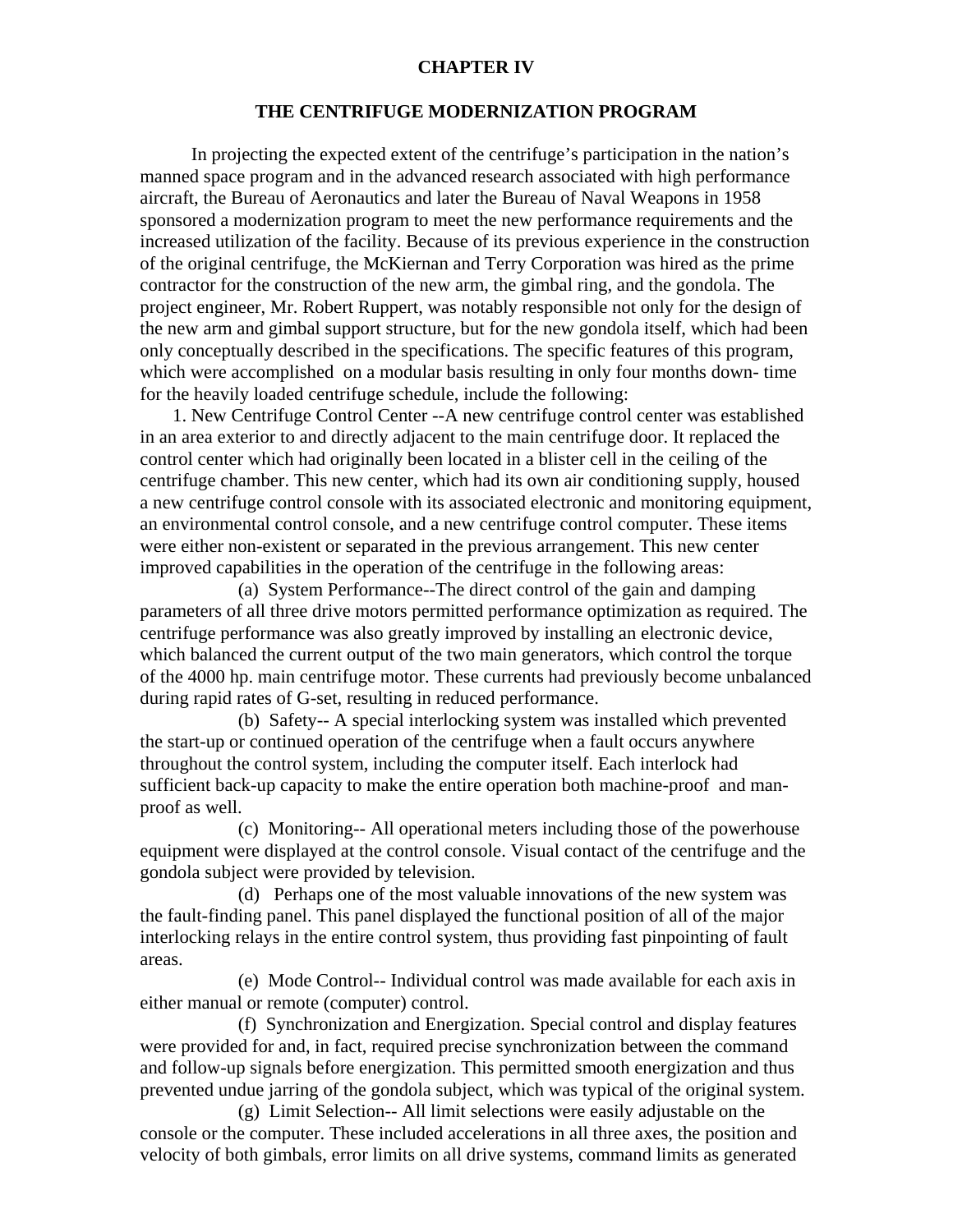by the computer, etc.

 (h) Compatibility for Analogue Computer Control -- Permanent wiring of controls and interlock circuitry was provided between the computer and the centrifuge control console.

 (i) New Centrifuge Control Computer -- A new general purpose analogue computer (EAI 231R) was installed directly adjacent to the new centrifuge control console. This computer, which was used in all centrifuge programs for over 20 years, performed such on-line computations as coordinate conversions, drive motor compensations, G-profile generation, on-line data analysis, and the aeronautical and centrifuge control algorithm equations involved during the many dynamic flight simulation programs. The arrangement of locating the computer adjacent to the centrifuge control console provided a number of technical and operational advantages over the previous situation in which the computer was located in another building over 1000 yds. away. Among these were:

 (1) The shortness of the signal lines from the computer to the control circuitry minimized the possibility of interference to the motor drive signals. In this new arrangement, the computer actually functioned as a part of the centrifuge control circuit and was interlocked with it.

 (2) The proximity the centrifuge control and centrifuge consoles enabled the operators of both consoles to be in direct communication resulting in increased operational efficiency. Additionally, each operator was immediately available to support the other in the location and correction of faults, which may occur in either system.

 2. A New and Larger Gondola ---The new gondola was a 10 ft. sphere compared to the former 10 ft. by 6 ft. oblate spheroid gondola which made it capable of accommodating larger installations. More importantly, however, it was constructed in such a manner that both its upper and lower hemispherical caps could easily be removed, thereby permitting the installation of certain types of cockpits or space vehicles which the original gondola could not accommodate. Also, the limited door size of that gondola necessitated that all gondola installations had to be mantled and dismantled piece-bypiece, thereby consuming valuable centrifuge running time.

 3. An Interchangeable Capsule Concept --- This new spherical gondola, with its removable upper and lower hemispherical caps, was actually designed to facilitate the easy removal and insertion of a complete gondola installation which included such items as the seat, the instrument panel, the hand and foot controls, the wiring, and all of the support structure. This interchangeable capsule concept would therefore minimize the downtime between programs and thus increase the availability of the centrifuge for more and larger

# programs.

 Four gondola ground installation fixtures, which were portable replicas of the gondola structural segment, were originally obtained. These fixtures were to be uses in the area adjacent to the centrifuge chamber or at remote locations to be used in the prefabrication of gondola installations. A number of gondola crossbars, universal fittings, bushings, etc. were provided to facilitate the fabrication. The fixtures were provided with casters to facilitate their movement to and from the installation area and the centrifuge chamber. A monorail was installed in the ceiling of the centrifuge chamber for handling the gondola caps and the installations in that area.

 Ideally, this concept envisioned further conservation of centrifuge operational time, by having all tasks not requiring the actual running of the centrifuge, performed in the mock-up fixture remote from the centrifuge gondola. If a second computer were available, the complete programming and checkout of each new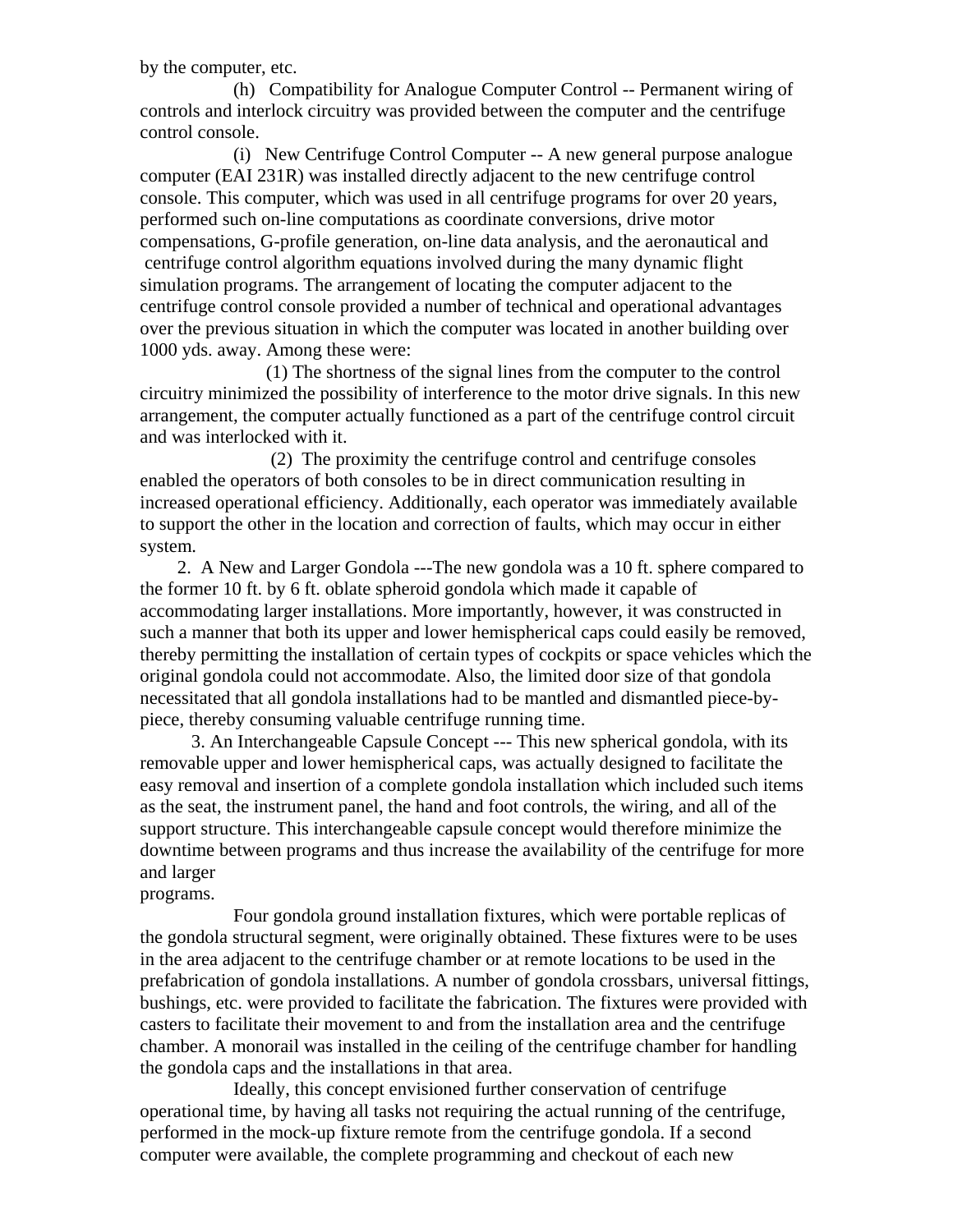centrifuge program could be completed in this fixture, including the pre- and postdynamic subject testing and training.

 4. A New and Stronger Centrifuge Arm and Gimbal Ring -- The use of the relatively new Armco 17-4 PH stainless steel with its high strength to weight ratio in the construction of the new arm and gimbal ring enabled them to support a larger payload, a larger gondola, a larger gimbal ring, and additional gondola sliprings and rotary joints with little depreciation (less than 10%) in the centrifuge performance due to its increased moment of inertia. The maximum payload of the new gondola was increased to 1000 lb. at 40G compared to the 400 lb. at 40G limitation of the previous gondola.

 5. I*ncreased Slipring Capacity* --- Sliprings at the first and second axes of the gondola were increased from 23 to 124, including the increase of coaxial rings from 4 to 19 in order to transmit more data to and from the gondola. Specifically, the new slipring complement of the gondola included, in addition to the 19 coaxial rings: 15 (1 amp. individually shielded) physiological rings; 48 (5 amp. pair shielded) instrument and control rings; 26 (1 amp. pair shielded) instrument and control rings; and 16 (35 amp.) power rings. Additional slipring requirements for the gondola were to be satisfied by utilizing multiplexing techniques on the coaxial circuits, which would increase their capacity by some sevenfold. A new upper hub slipring stack was also installed which provided 144 circuits (an increase of 44 over the original stack). This stack thus provided 124 circuits to the gondola and 20 circuits to the hub area only.

 6. Increased Number of Rotary Joints -- Two independent 3 in. conduits for vacuum or conditioned air were connected from the upper hub rotary joint to two 2 in. conduits on the centrifuge and thence to two new 2 in. rotary joints on each axis of the gondola. The stationary end of the upper hub rotary joint was connected via a 4 in. conduit and various automatic and manual control valves to the air conditioning and vacuum supply rooms. A previously installed 1/2 in. rotary joint in the lower hub area was connected through two rotary joints, one on each axis of the gondola, to supply compressed air for the subject's anti-G suits. Additional 3/4 in. rotary joints were also installed on each axis of the gondola to convey hydraulic fluids at pressures up to 3000 lbs. to the gondola.

 7. Increased Rotational Movement of the Outer Gimbal -- The new outer or roll gimbal was designed to permit 360 degrees continuous rotation which was the same as both the original and new inner or pitch gimbal. The previous roll gimbal had been limited to 90 degrees of rotation.

 8. New Wiring and Jack Panels -- In addition to the new wiring and conduits that were provided on the arm between the hub and the gondola slipring stacks, new wiring and jack panels were installed on the stationary side of the upper slipring stacks. The jack panels were located at the instrumentation station on the upper floor, which was the nucleus of all signals being transmitted to and from the gondola.

 9. New Intercommunication System -- A new intercommunication system was designed and installed to facilitate the programming of signals between various stations such as the gondola, the instrumentation station, the computer, remote or local, the gondola-loading platform, and a Bell Telephone central station.

 10. New Circuit Breakers in the Main Generator Circuit -- Two new circuit breakers were installed in series with the original contactors in the main generator circuit. These circuit breakers, which will primarily operate only during emergency conditions, were installed to absorb large generator currents that may occur under short circuit conditions. The main contactors, which were not capable of absorbing such large currents, were retained for normal usage. This arrangement was made to significantly increase the lifetime of the contactors.

 11. New Lower Bearing in the Main Accelerator Motor -- The lower bearing in the main accelerator motor was replaced due to excessive wear. Also, the main motor shaft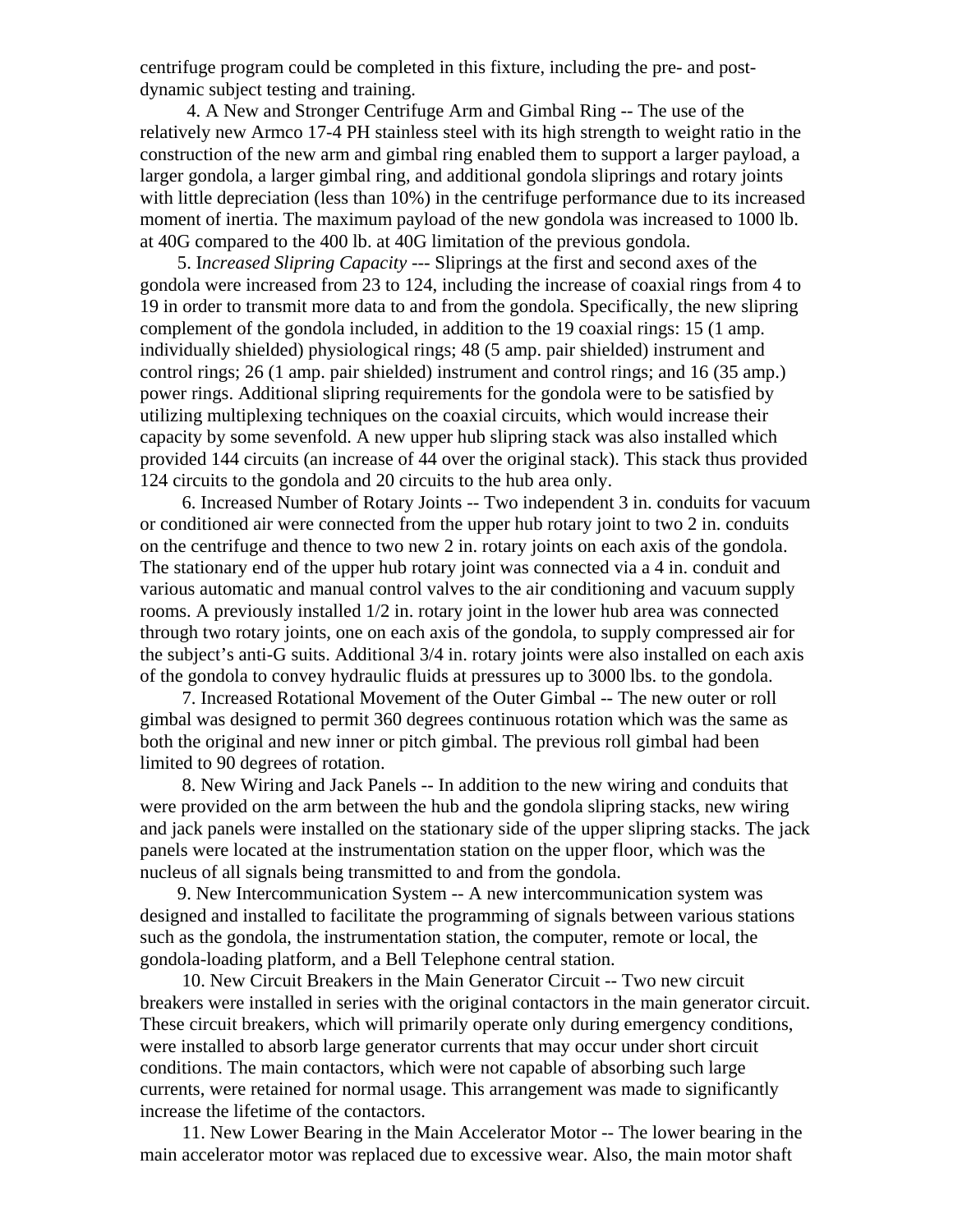was realigned and the bearing support structure tightened. Additionally, an extensive study conducted on the main accelerator motor foundation found it to be in excellent condition.

 12. New Environmental Control Console -- A new environmental control console was installed in the centrifuge control room to enable either vacuum or air-conditioning to the gondola to be remotely controlled and computer programmed if desired.

 13. Vacuum Caps for the New Gondola --The hemispherical caps provided under the basic contract were not structurally capable of withstanding stresses, which would occur during high altitude testing. A second set of caps was subsequently obtained which were capable of withstanding the stresses incurred during a simulated 100,000 ft. high altitude testing. This surpassed the structural capability of the original oblate spheroid gondola, which was structurally limited to simulating a 60,000 ft. high altitude test. The first set of hemispherical caps were retained, however, and have been used almost exclusively in every program since because of their lighter weight compared to the vacuum caps.

 14. New Centrifuge Building Annex -- Increased facilities were provided by the addition of a large three-story annex to the original centrifuge building. This annex was completed in July 1965, and primarily provided space adjacent to the centrifuge chamber for the following support functions:

 (a) The fabrication, instrumentation, testing, checkout, and storage of gondola inserts in the ground installation fixtures.

 (b) Medical and psychological examination and processing, static testing, performance and medical monitoring, briefing and debriefing, suiting and instrumenting the gondola subject.

 The increased operational efficiency and performance capabilities of this new modernized centrifuge were clearly demonstrated in November and December 1964, when 199 runs were completed ahead of schedule in a NASA sponsored Gemini Space program. This program, which used the new controls and in-house computer equipment only, provided the dynamic simulation of a normal launch profile and five abort-reentry pilot controlled profiles for the nine Gemini astronauts. Also, a 3 degree-of-freedom flight profile was realistically simulated which included a fully activated instrument panel.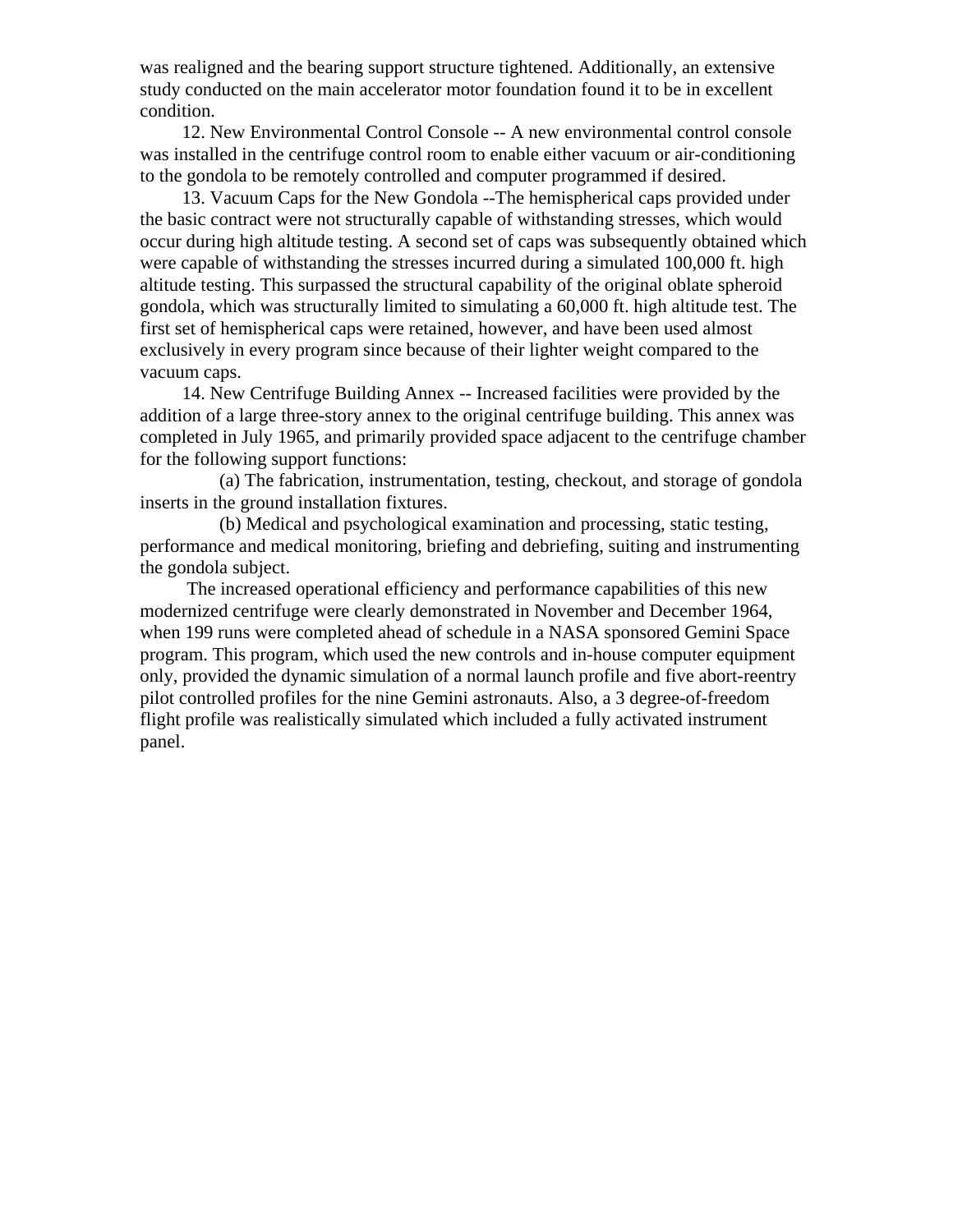## **CHAPTER V**

## **FURTHER IMPROVEMENTS TO THE CENTRIFUGE'S CAPABILITIES**

 Further improvements to the capabilities of this giant centrifuge have continuously been made over the past 35 years following technological advancements in centrifuge related areas. Some of these include:

 1. Digital computers have replaced the analogue computers in both the centrifuge control and the data analyses areas

 2. A multi-colored visual display system which provides the centrifuge subject through virtual image optics, a 48 X 32 deg. forward windscreen field-of-view in real time. The system is a Redifusion SP-2 with some of its supporting struts resized to carry the weight of the 400 lb. display unit under a load of 15g.

 3. A multipurpose cockpit gondola insert with adjustable down vision, panel width, pilot eye-to-panel and ejection seat dimensions that enable it to be reconfigured to simulate virtually any cockpit while adhering to military specifications. It contains active flight instruments, a programmable GEC A-7 head-up display with a 14X9 deg. field-ofview, and an adjustable McFadden hydraulic three-axis (stick and rudder) control system.

 4. A hydraulic driven oscillating platform, which provided the capability of including the effect of buffet in any dynamic simulation study. Since the oscillations, which were involved in either the buffet or turbulence, studies were generally 5 hz. or higher, they did not excite the arm which had a natural frequency of about 2-3 hz.. This platform was essential to the successful 'Clear Air Turbulence" program which will be discussed below.

 5. A large array of performance and physiological monitoring consoles which were strategically located in an area adjacent to the loading platform.

 6. An attractive subject ready room with a newly constructed viewing window to the centrifuge chamber.

 7. A realistic centrifuge control algorithm has been which was essential to the use of the centrifuge a "Total G-Force Dynamic Flight Simulator".

 The development of this control algorithm came about during early attempts to use the centrifuge as a motion base for closed-loop (pilot in control) flight simulation studies. It was discovered, not unexpectedly, that in controlling the centrifuge to accurately reproduce the simulated aircraft's acceleration both in magnitude and direction, the centrifuge pilot was exposed to angular motions of the gimbals, which were totally unrelated to those of the simulated aircraft, and which often caused pilot induced oscillations (PIO'S) to occur.

 In an attempt to resolve or at least minimize this problem, a series of tests were performed on the centrifuge to develop a human perceptual model, which could then be used as a basis for determining how to modify the control of the centrifuge during closedloop studies. The initial tests, which involved four centrifuged experienced subjects, were run in May 1974, and included 212 manned runs. In these tests, the subjects were trained to use their control stick to indicate their perception of the vertical when exposed to two types of angular motion in a totally darkened gondola. The first type of angular motion was termed pure angular, in which the subject was exposed to angular motion about his pitch and roll axes while experiencing no variation in the direction of the acceleration vector with respect to his body. The acceleration vector therefore, although varying in magnitude, rotated with the subject's z-axis. The second type of angular motion was termed pure vector, in which the subject was exposed to the angular rotation of a resultant acceleration vector about his pitch and roll axes while remaining in an upright position.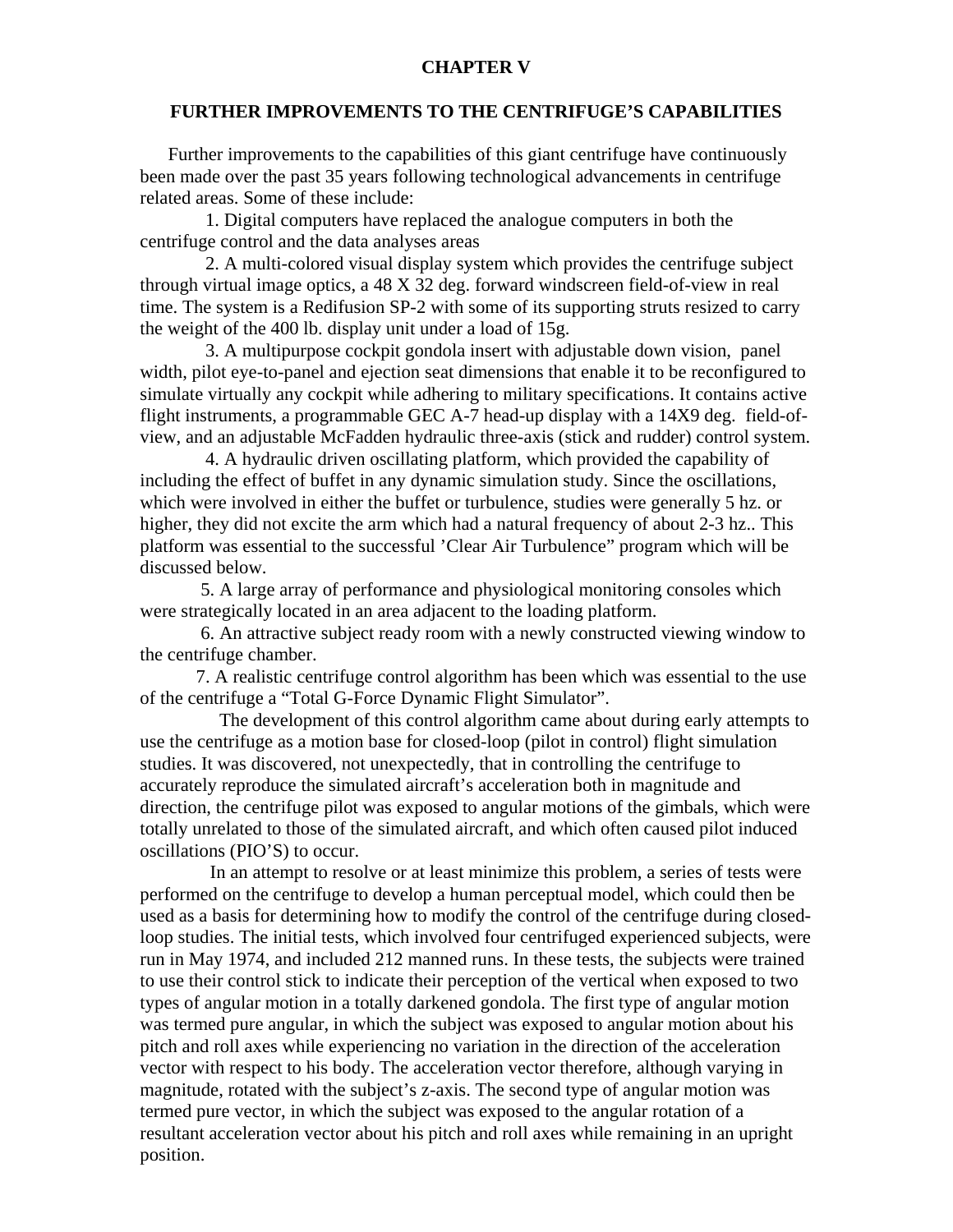As a result of these studies, which showed that all of the subjects responses were remarkably repeatable and similar, transfer functions were developed which mathematically described the subjects' responses to both pure angular and pure vector rotations about their pitch and roll axes. In general, the measured perceptual responses to a pure angular rotation were close to being a rate response, while the responses to a pure vector rotation were a delayed proportional response.

 The second series of tests, which involved the same four subjects, was run in April and May 1975, and included 445 manned runs. In these tests, the subjects were first required to verify the results obtained the previous year, and then to respond to a series of combined pure angular and pure vector rotations about both their pitch and roll axes. The results, which even amazed the investigators, showed over and over again that the subjects' responses were in agreement, both in amplitude and phase, with those obtained by adding the individual responses predicted by the above derived transfer functions for each of the angular motions involved.

 The remarkable conclusion from these tests is therefore that pure vector rotations, properly phased and amplified can be used to counteract undesired angular motions or to be used in place of them if needed. This then became the basis for designing a centrifuge control algorithm which provided realistic aircraft angular motion sensations to the centrifuge pilot during closed-loop simulation studies with little sacrifice to his acceleration environment This was dramatically illustrated during one closed-loop program in when a subject pilot, who had been making various roll left maneuvers into G in his simulated aircraft, cried out when he made what he considered to be an impossible roll right maneuver. He knew beforehand that the roll gimbal only rolled to the left, and yet he realistically perceived that he had actually rolled to the right. ;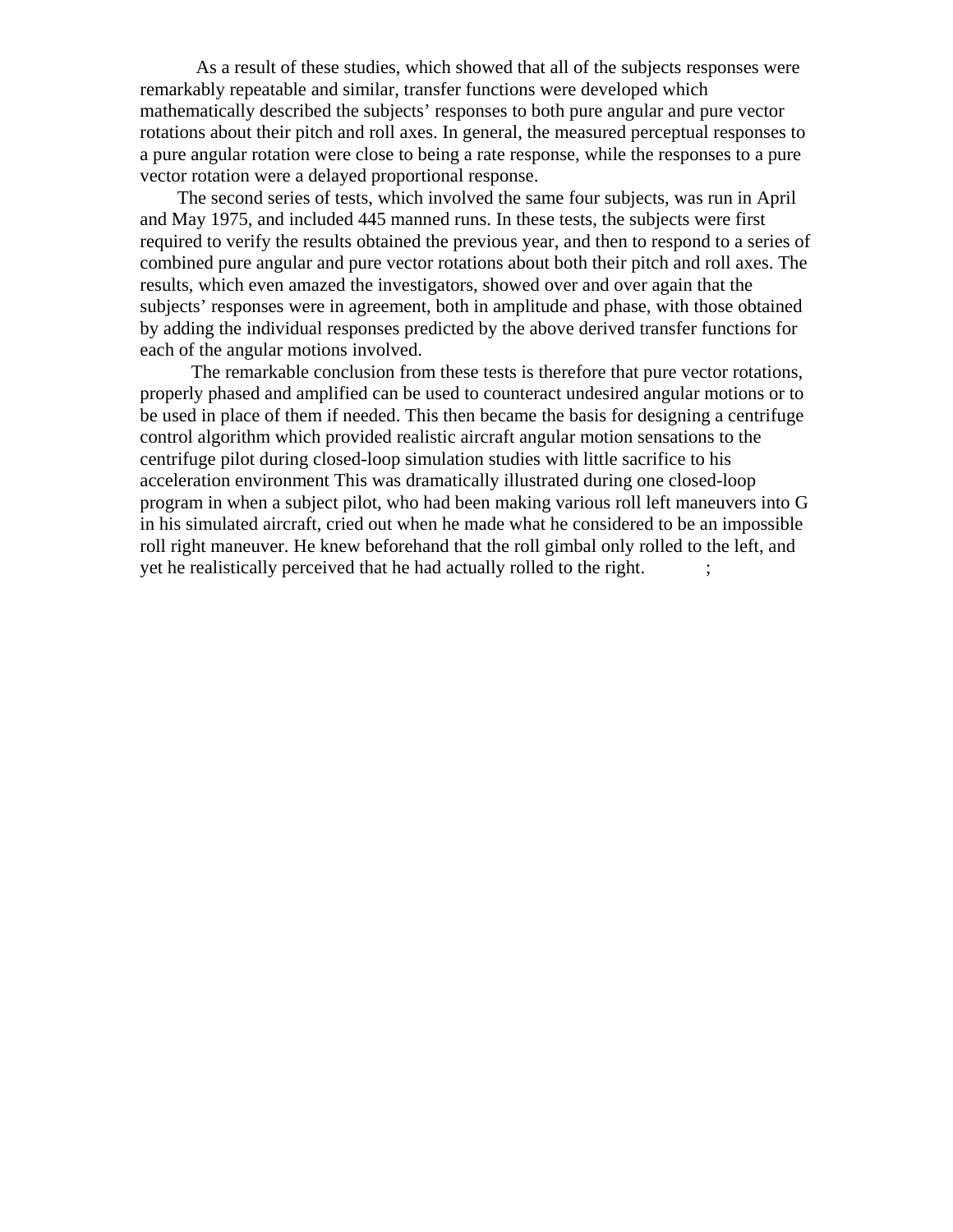#### **CHAPTER VI**

## **A FEW OF THE MORE SIGNIFICANT CENTRIFUGE PROGRAMS**

 It is recognized that any attempt to single out just a few of the hundreds of worthwhile programs that have been conducted on the centrifuge during the past 50 years, will omit many that others may justifiably feel were equally if not more significant. For the sake of brevity, however, this treatise will limit itself to those programs, which the lay reader may easily relate to.

 To many, this centrifuge is most renown as the device that was used to train the early astronauts. As significant and important as that effort was, however, the centrifuge has been used in many other programs that have directly impacted the safety of the thousands of military, commercial, and general aviation pilots of this country. It has often been said ," If it can be shown that a device has saved just one multi-million dollar aircraft and its crew, the cost of building and operating that device is more than justified." With this in mind therefore, the following programs are presented, each of which, it is felt, meets the above criteria and each of which required the unique characteristics of this centrifuge.

## **1. CLEAR AIR TURBULENCE SIMULATION OF THE 720-B**

 This FAA sponsored program involved over 100 transport pilots from various air carriers and 6 USAF Boeing C-135 pilots. The FAA stated that this centrifuge was specifically chosen for the study because it could not only simulate the high frequency accelerations (7 hz.) due to the flexing of the aircraft fuselage during turbulence penetration, but also the long term accelerations associated with flight path changes. This latter effect was a serious omission in a previous study that had been conducted on a vertical oscillator at the Ames Research Laboratory in 1964. Long-term accelerations had to be immediately washout on that device because of its limited oscillation travel.

 This program, which began operation in May 1966, lasted for about a year, during which there were 155 manned operating days.

The prime purposes of the program were:

 (a) To study the control and stability characteristics of jet transports during severe turbulence penetration;

(b) To evaluate the soundness of presently published pilot control techniques;

 (c) To provide training for those pilots which participated and to identify possible revisions which should be made in pilot training programs.

 To perform the study, the centrifuge engineers and technicians constructed a mock-up of a Boeing 720-B cockpit, which included the pilot's seat, a functional instrument panel, and a variable force control column. The cockpit was attached to a hydraulic driven oscillating platform, which was then mounted to the center structural segment of the gondola.

 While performing simulated maneuvers, including descending and climbing turns, the test subjects experienced three severe turbulence profiles during an approximately 30 min. flight.

 "I can recall no other single event that has been more valuable to me as a pilot," said Capt. H. E. Tatman, United Airlines test pilot, after completing the centrifuge runs. "The simulation of turbulence encountered is extremely realistic in the centrifuge. The Boeing 720 cockpit is adequate, and the control forces, the response and stability of the capsule are all remarkably representative of the actual aircraft."

Tatman cited two major benefits from his participation in the study:" Verification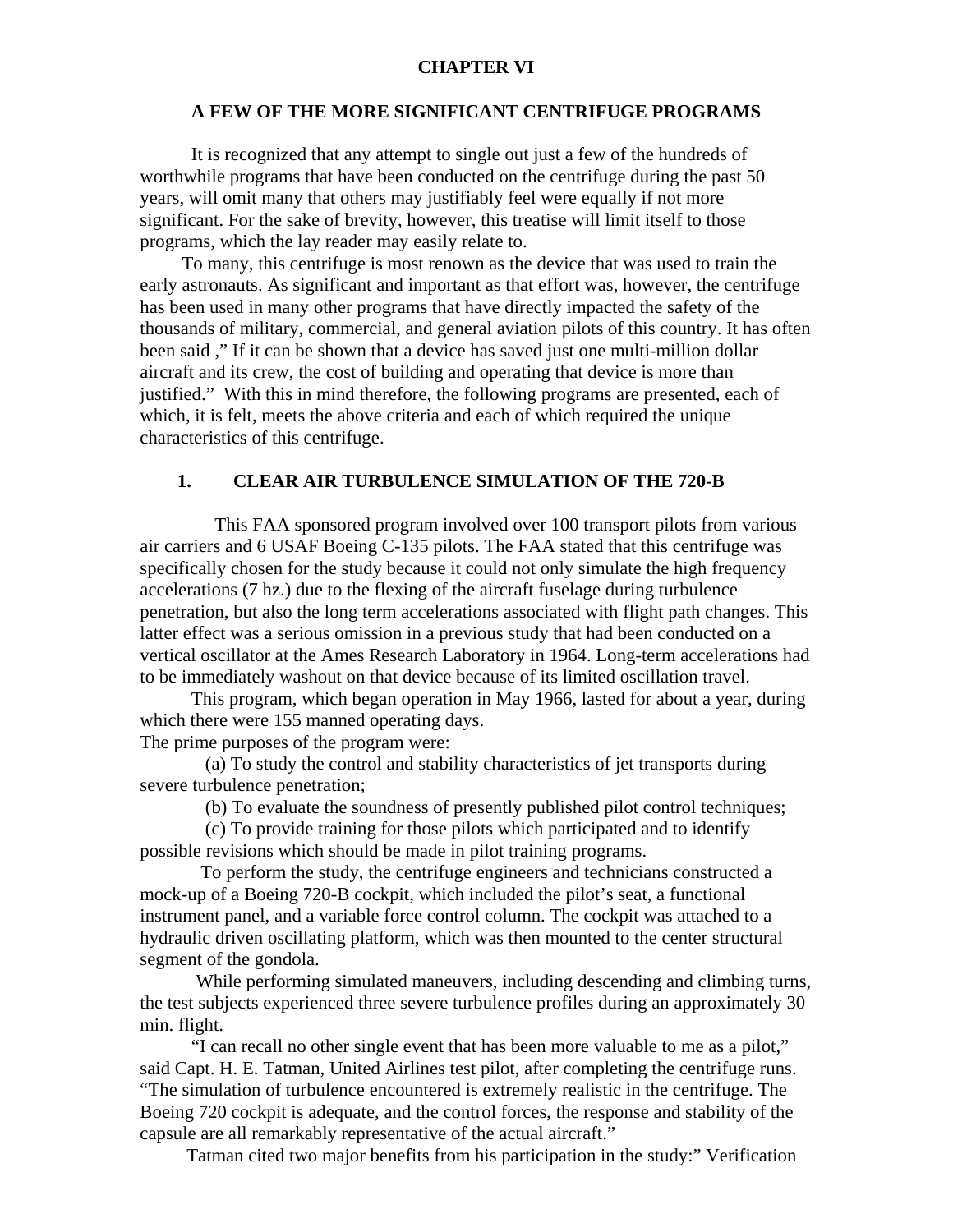of the soundness of presently published severe turbulence penetration techniques and the confidence gained by applying these techniques and maintaining control of the simulated aircraft throughout the severe turbulence penetration."

 The general consensus of all the participants was that the study would contribute significantly in determining the proper pilot techniques, which should be used while flying jet transports in turbulence. The pilot procedures recommended to the test subjects for this study emphasized that they maintain a flat, level attitude as much as possible with a minimum of power or trim changes performed while experiencing turbulence. Only when gross, sustained changes in airspeed or altitude are experienced is the pilot advised to change power or trim settings. By applying these techniques during their centrifuge runs, none of the subject pilots lost control of his simulated aircraft.

 "The most immediately productive area for improvement in coping with turbulence has been, and still is, in pilot knowledge and training," said Capt. John B. Clark, American Airlines, who has contributed significantly to research into jet transport operations in turbulent air. He further stated, "Misinterpretations of the cues available to the pilot in heavy turbulence can lead to divergent pitch oscillations." Referring to the FAA simulations, Clark said, "It is my belief that they are learning a lot about the human reaction to the elements."

# **2. NIGHT CATAPULT LAUNCHINGS OF THE A-7 AIRCRAFT 'PHASE I'**

 The Phase I results of this Bureau of Medicine and Surgery research project, conducted on the centrifuge from Nov. 13 to Dec. 10, 1970, were reported in the January 1973, issue of The Journal of Aviation Medicine. The purpose of this open-loop study was to determine the disorienting effects of catapult launchings on a pilot's ability to properly perceive the attitude of his aircraft, particularly during night launchings. It had been reported that there had been incidences, especially regarding the Navy's A-7 aircraft, where a pilot, following a night catapult take-off from the deck of a carrier and without any signs of a problem, had nosed his aircraft down and flown into the water.

 71 manned runs were made during this Phase I part of the study, which involved 12 male subjects, 6 of which were Navy pilots who had experienced aircraft catapult launchings in the preceding six months period, and 6 were Navy enlisted men with catapult experience.

 To generate the fast onset Gx linear accelerations on the subject as required by this study, the subject's normal orientation in the gondola had to be modified. By initially placing the roll gimbal in the 90-degree position, and then installing the subject's seat in the gondola in an upright facing forward position, the pitch gimbal became a yaw gimbal. In this position, the subject was exposed to the rapid onset and offset accelerations generated by the tangential accelerations of the arm in combination with the radial accelerations. To maintain the accelerations through the subject's plus x-axis only, the roll gimbal remained fixed at its 90 degree position while the yaw gimbal was rotated through 180 degrees as the centrifuge arm accelerated and decelerated, to keep the subject aligned with the resultant vector of the two accelerations. For this study, the subjects were exposed to approximate square-wave 4Gx acceleration for 3 sec., which was generated during only a 180-degree rotation of the centrifuge arm. The high performance of both the yaw gimbal and the arm as well as the 50 ft. length of the arm were major factors in enabling the centrifuge to generate an extremely realistic linear Gx acceleration on the subject, even to the surprise of many of our nation's best scientists.

 All 12 subjects underwent 4 sessions in which data were collected. The sessions lasted for 5 min. each, and exactly 120 sec. into the session the subject was exposed to the simulated catapult launch accelerations. To assure that the subjects were not unduly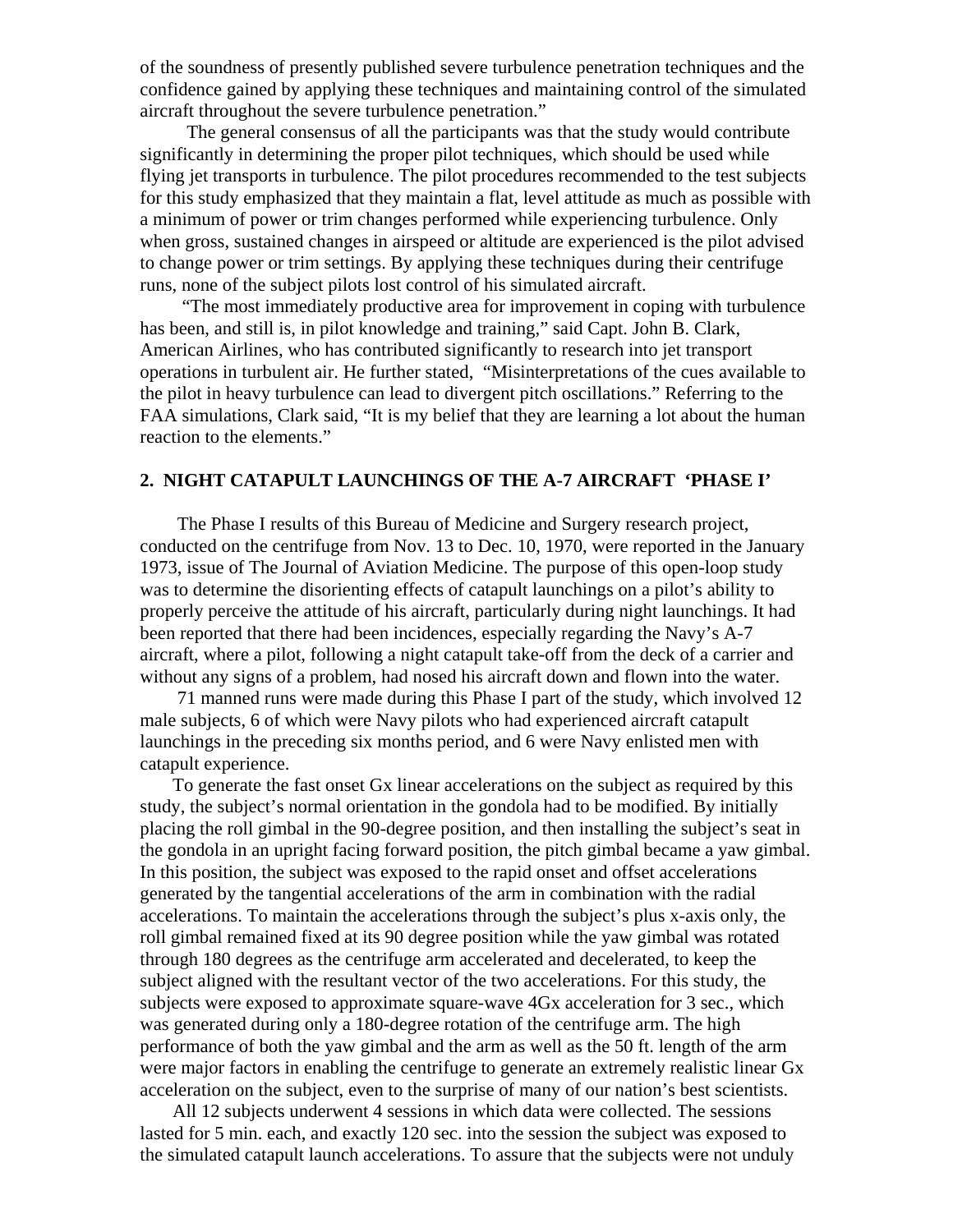startled by the rapid accelerations, a 5-sec. countdown preceded the accelerations. The subject's task was to keep a continuously moving target projected on a curved screen in front of him at eye level before, during, and after exposure to the accelerations. The results showed that subjective eye level changed by exposure to the accelerations, and that, in some individuals, the change persisted for more than 1 min. after the simulated launch was completed.

 These results, which showed the effects of rotated acceleration vectors on human spatial orientation, are related to certain aircraft losses that have been reported following catapult launchings at night. The explanation here is that the large 76-degree tilt back effect that a pilot experiences during a 4 Gx catapult launch, continues for almost a minute after the pilot has left the deck of the carrier. Concerned with climbing to steeply and stalling his aircraft and without any visible horizon to guide him, he responds to his basic senses and noses his aircraft down and collides with the water. This study, therefore, provided the basis for the cause of those accidents and pointed for the need to make pilots aware of these illusions during their training.

#### **3. NIGHT CATAPULT LAUNCHINGS OF THE A-7 AIRCRAFT 'PHASE II'**

 The Phase II part of this catapult program was a closed-loop (pilot-controlled) study and was run from March 9 to May 9 1973. In this study, which involved 142 manned runs, an actual A-7 cockpit was obtained from a damaged aircraft, and, after being fully instrumented and provided with support structure, was installed in the gondola with the pilot seat oriented in the same manner as it was in the Phase I study. The subject pilots were then required to actually fly their aircraft after exposure to the catapult accelerations. This study basically confirmed the results predicted by the Phase I study, that, lacking any visible knowledge of his aircraft's attitude, the pilots nosed their aircraft

down shortly after the catapult launchings.

 The important fact to be gained from both Phases of this study therefore, is that, especially during a night catapult take-off, a pilot must not rely on what could be a very strong somato-gravic illusion regarding his aircraft's orientation, but to rely only on the orientation information provided by his flight instruments, especially the attitude indicator.

# **4. DYNAMIC SPIN SIMULATION OF THE F-4B AIRCRAFT 'PHASE I'**

 With the operational necessity, especially during air-combat, for a pilot to fly his high-performance aircraft close to its stability limits, the possibility is increased that he will encounter spin, become incapacitated or disoriented, and lose control of his aircraft. Statistical records at the time showed that of all aircraft accidents, stall/spin accidents were responsible for the highest percentage of human fatalities, with the percentage of aircraft loss close to 100%. Since training and practice in controlling an actual aircraft during a spin situation were prohibited because of the danger and cost involved, pilots were forced to recognize, react to, and recover from their first encounter with stall/spin conditions without previous trial or experience. Since the alternative to actual flight experience would be a ground-based simulator which was capable of producing the dynamic force field, an out-the-window view, and other response characteristics of an aircraft in a stall/spin status, the Navy initiated this feasibility study to determine if a centrifuge could effectively be used as such a simulator.

This Phase I part of the study was run from Aug.24 to Oct. 27 1967, and involved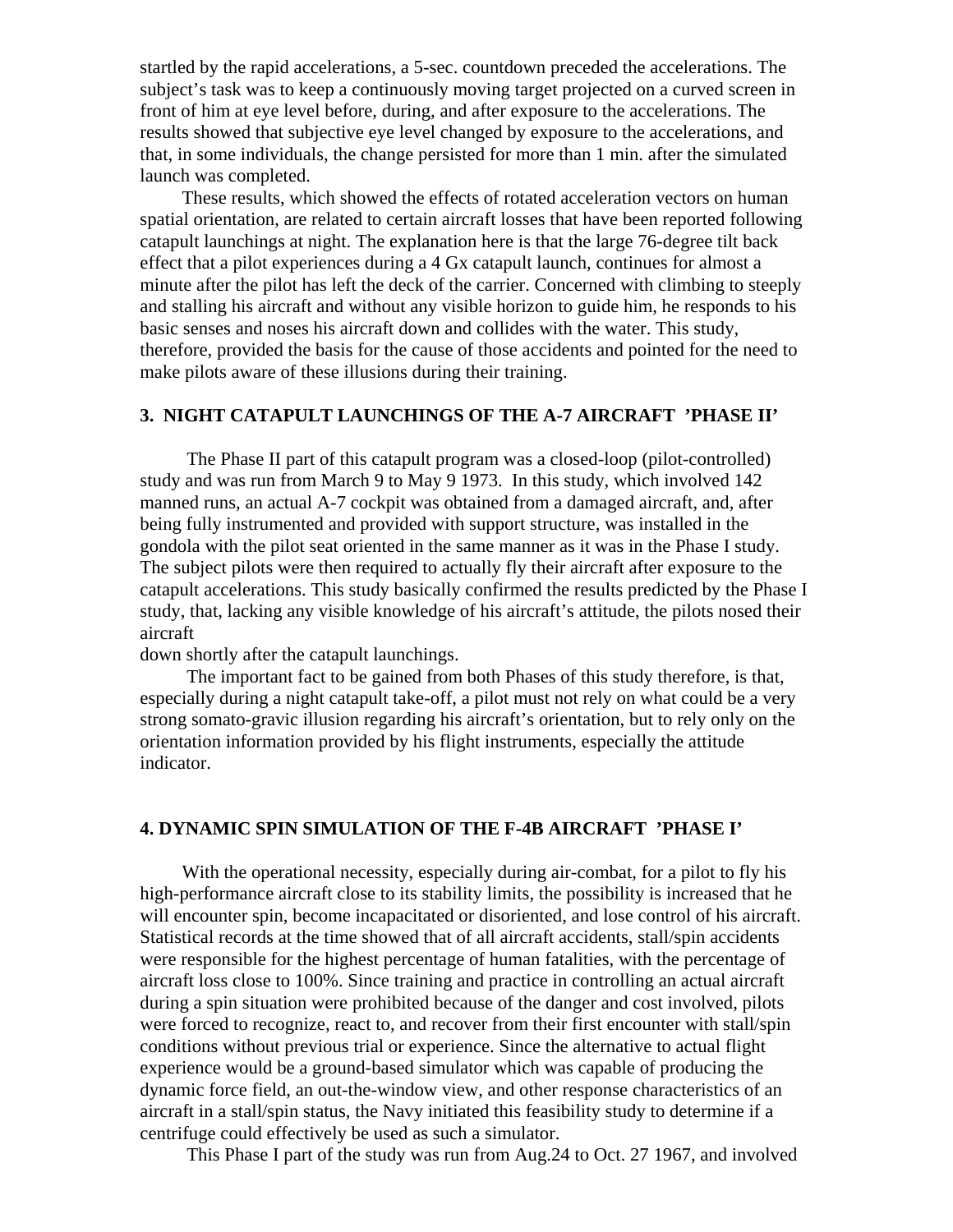138 manned dynamic runs. It was basically an open-loop feasibility study designed primarily to assess the centrifuge's ability to realistically reproduce the forces a pilot would encounter when his aircraft flies, goes into stall and post-stall gyrations, spins, and pulls out of the spin in recovery.

 To perform the study, an actual F-4B cockpit from a damaged aircraft was obtained and configured to mount within the 10 ft. spherical gondola of the centrifuge. All of the original flight instruments, switches, levers, and other peripheral components of the cockpit were retained and activated where necessary to ensure a realistic environment for the subject pilots. As in the actual aircraft, an artificial feel system was designed in the simulated aircraft controls to provide the pilot a feedback of the forces being developed on his aircraft's control surfaces.

 Data from actual spin test flights performed on an F4-B at the Naval Air Test Center (NATC), Patuxent River, Md. were used as the basis for the dynamic spin simulation. The spin of the F-4B was being investigated from various spin entry conditions such as level-flight, stalls, accelerated turns and reversals, and vertical and inverted climbs. The resultant spins were both to the right and to the left. Spin reversals were often encountered during the recovery from the spin.

 Recorded data from these flights that were used in the simulation study included; Gx, Gy, Gz, (accelerations taken at the pilot's seat), p, q, r, (body angular velocities), alpha, (angle of attack), IAS (Indicated air speed), altitude, attitudes (angles of roll, pitch, and yaw), positions of the aileron-spoilers, stabilator, and rudder, forces on the stick and rudder petals, and positions of the stick and rudder. Also recorded and used for the visual outside-world presentation to the centrifuge subjects were motion pictures taken by a camera that had been mounted over the right shoulder of the pilot and focused to record both the flight-instrument response and a view out of the window. Because of the dual function of these black and white films, the out-the-window display had very poor quality; nevertheless, it was sufficient to use as a visual reference for the centrifuge subjects.

 The subjects selected for this study were eight Navy pilots from NADC and three test pilots from NATC who had flown actual spin flights in the F-4. Six of these pilots had extensive experience in flying attack and fighter aircraft; and of these, three had considerable F-4 experience. Five pilots recalled spin experience; three had encountered unintentional spins; and two were versed in intentional spins of the F-4.

 The spin progression of the F-4B can be defined as occurring in two stages; incipient and fully developed. The incipient spin is the initial stage during which irregular oscillations occur about all three axes. The fully developed stage is attained when equilibrium conditions are reached and the oscillations are stabilized about all three axes. Recovery from the fully developed stage is often more difficult that from the earlier stage.

 The experimental program consisted of having the pilots experience the simulated spins and then evaluate them. Four representative spins were selected from the NATC data. In general, each pilot was scheduled to make four static and eight dynamic runs (four in a fog condition and four with the visual display). By reversing the direction of the pertinent signals, the possibility was created for any one spin to be either a left- or a right-turn spin. When proper care was taken to shield against visual clues to the subject, the yaw effect of the centrifuge's motion was minimal if at all noticeable. In spins to the left, the centrifuge yaw motion and the aircraft yaw motion are aligned; however, in spins to the right, they are opposed. In spite of this fact, the control of the total acceleration was such that none of the pilots perceived this difference sufficiently to comment on it, either in written or verbal communication.

A projector was mounted inside the cockpit. The films were projected on a mirror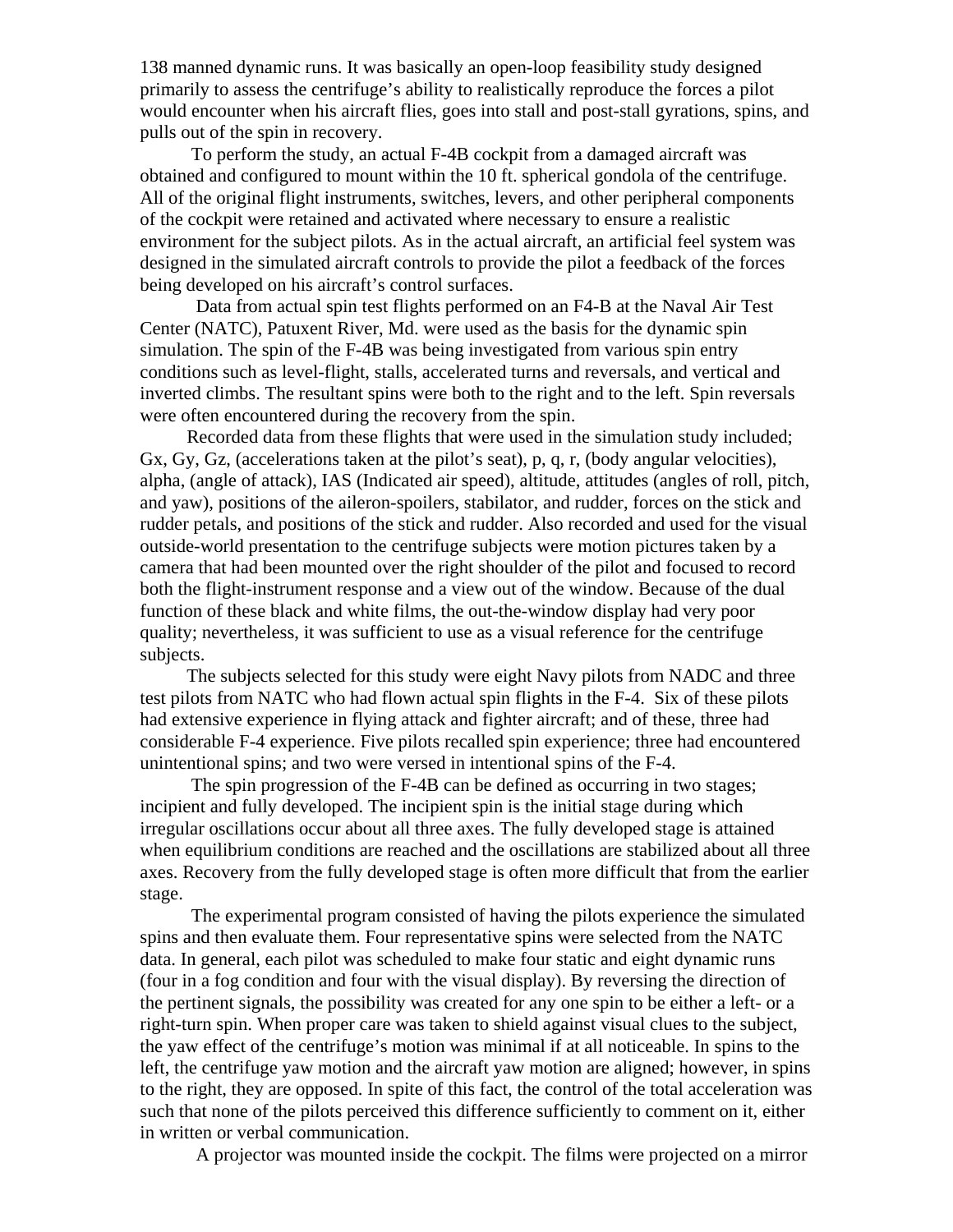situated behind and above the pilot and focused on a screen placed in front of the cockpit. The enlargement was of a size to compare with the field of view as seen by the original flight pilots. The time relationship of the out-the-window display of the flight-control instruments and of the motion sensations was very critical.

 Results-- Five of the pilots rated the spin simulation without the visual display as excellent, and six rated it as good When the visual display was added, the pilots who had classified the simulation as good subsequently rated it a qualified excellent, asking for improved film quality.

 Regarding the control stick, the pilots were told that the stick had no influence on the problem, but they were given the freedom to use it if they so desired. Under static conditions, the pilots made few meaningful stick inputs. Under dynamic conditions, however, there was a significant reaction. Those pilots, who were versed in high performance aircraft recovery techniques, responded by either voluntarily putting in proper signals, or requesting to do so. Pilots uncertain about recovery techniques either wiped out the cockpit or just gripped the stick and hung on. Thus the dynamic simulation was sufficiently realistic to excite a positive reaction in the evaluating subjects.

 The activation of the control mechanism by the centrifuge pilots during the spin maneuver was found to be in close agreement with the action taken by the aircraft pilot in recovering from the same spin. This adds credence to the realism of the simulation and supports the concept that training in a realistic simulator is beneficial.

 This open-loop simulation study basically substantiated the concept of using this centrifuge as a dynamic simulator for aircraft spin maneuvers and recovery. The desirability of a spin simulator which includes activated instruments, a dynamic force field, an out-the-window visual display, and a realistic environment was clearly demonstrated.

## **5. DYNAMIC SPIN SIMULATION OF THE F-4B AIRCRAFT 'PHASE II'**

.

 This Phase II part of the F-4B Spin Program was closed-loop (pilot controlled) and was run during January, February, and March 1970, with a total of 200 manned dynamic runs. The purpose of this program was two-fold. The first was to determine if a closedloop dynamic spin simulator using the proper aero dynamical data was feasible and could make a positive contribution to the training and experience of pilots who must fly high performance aircraft. The second purpose was to determine the relative values of the various components of the total simulation and to what degree are they essential for a aerodynamic equations of the F-4B aircraft.

 As in the actual aircraft, the control stick was fitted with an artificial feel system. The force on its longitudinal axis was provided by a hydraulic actuator, which was controlled by a load cell transducer, which sensed the variation in aircraft speed, dynamic pressure, and G force. The less complex lateral stick and rudder petal controls were simulated using springs with appropriate constants.

 The visual display for the spin simulation was the result of an in-house effort. The nucleus of the display system was a separate attitude indicator, which was driven by the same signals that drove the attitude indicator in the instrument panel. The upper hemisphere of this eightball was painted to physically resemble the sky with various cloud formations while the lower hemisphere was painted with a typical landscape as seen from an aircraft flying at roughly an altitude of 25,000ft. A small 1-inch square portion of the painted eightball was illuminated by a special light source and the reflected image of this small area was enlarged through a remote-controlled zoom lens so that it engulfed a screen directly over the instrument panel. Using altitude as the control signal for the zoom lens, size variation of the display corresponded to the real world. A Fresnel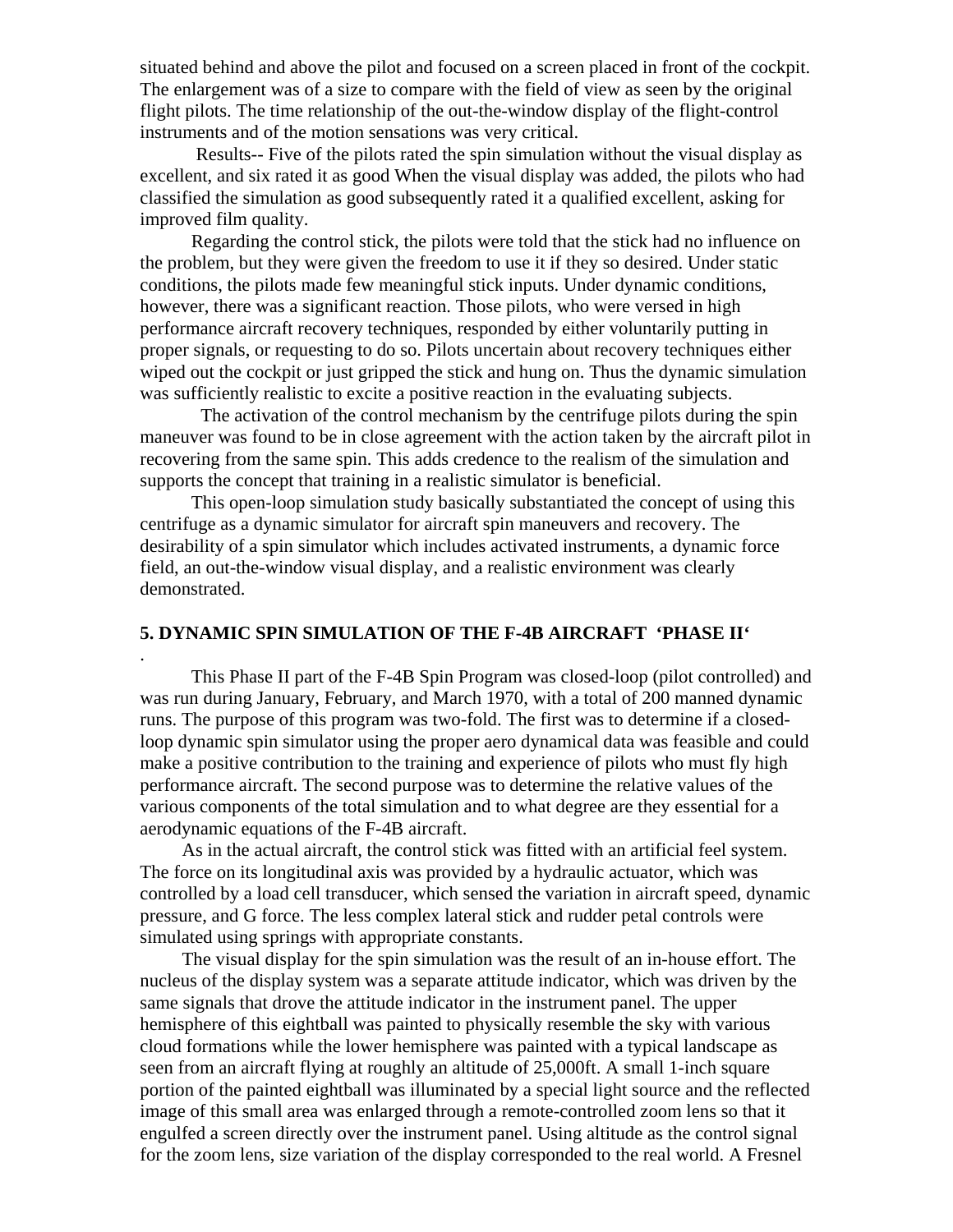lens, placed in front of the screen, not only enlarged the picture for the simulator pilot, but also added a feeling of depth to it.

 23 USN pilots, 5 USMC pilots,1 USAF pilot, and 5 engineers rode the spin simulator although only eleven participated in the formal phase of the program. The others, although they did not have the required flight experience in the F-4 aircraft to meet the needs of the program, had special interest and responsibilities in problems dealing with spin. To evaluate the effects of motion on the simulation, three different modes of motion were provided for each of the participating eleven pilots: a static mode, in which the centrifuge wasn't energized corresponding to a fixed-base simulator; a gimbals only mode in which only the gimbals were energized; and the fully dynamic mode which encompassed the long term multi-directional accelerations provided by the arm and gimbals.

 After a brief indoctrination period, each pilot made a series of six experimental runs in a random sequence in which the presence or absence of the visual display was a variable as well as the modes of motion. Each pilot experienced one run with the visual display and one without for all three modes of motion. The subject's task during these runs was to recover from a spin, which he had deliberately initiated. His recovery was to follow at least three complete turns of spin, and was to be accomplished by the use of anti-spin controls dependent on the direction of the spin, followed by recovery controls when the yaw rate went to zero. The recovery control was very time dependent -- too soon the spin wraps up tighter, too late it reverses.

 At the end of these runs, the pilots were allowed optional runs, when time permitted, in which they could try alternate methods of spin recovery techniques including the use of trim rather than stick and direct neutralization of controls. Other optional runs included; high G spin encounters, spin reversals, inverted spins, and sustained high G. The engineers were especially interested in the effect of changing the aerodynamic coefficients and derivatives.

 Although there were many recommendations regarding ways to improve the quality of the spin simulations such as adding buffet, wing rock, and noise, the spins produced were quite realistic and favorably accepted by the evaluating pilots. They encountered spin reversals and difficulties in recovery when improper recovery procedures were followed.

Aircraft did "crash" on occasion; however, unlike the real world, a simple "reset" resulted in a new aircraft ready for flight.

 The greatest compliment given to the simulation was the eagerness of both knowledgeable engineers and pilots to try theories and ideas, which they had been holding in abeyance due to the lack of a suitable simulator and to the necessity of solving the very complex multi-looped equations in real time.

 The analysis of the data obtained in this spin study revealed that a closed loop dynamic spin simulator using a centrifuge as the motion base and the proper aerodynamic data was feasible and could make a positive contribution to the training and experience of pilots who must fly high performance aircraft. A dynamic visual display was deemed a necessity, and the long-time accelerations provided by the centrifuge as highly desirable. The accelerations not only furnished the longitudinal G stress resulting from the spin but also the stresses and strains of the flying task similar to those present in real flight. Flying the simulator with full motion committed the pilots to being more involved in the task than they were when flying in the static mode.

 The success of this F-4 spin program was recognized by the Naval Air Systems Command in their decision to proceed with a spin study on the F-14, a high performance aircraft currently being developed at that time. It was projected that such a program would help to anticipate spin problems of that aircraft and would develop methods of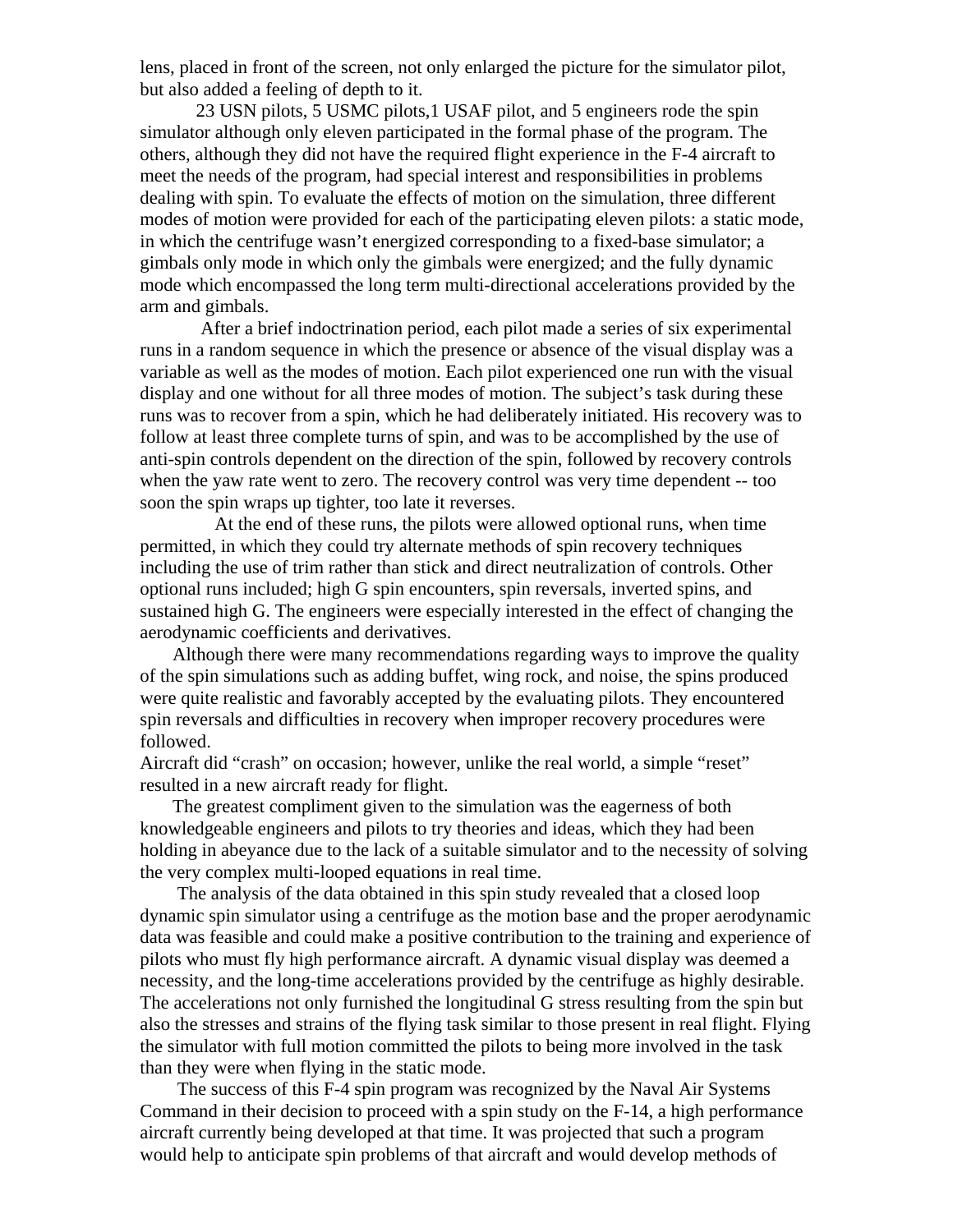solving them. The problems and their solutions would involve the basic aerodynamics, the variable coefficients, and the man-in-the-loop interactions in a fully dynamic environment.

## **6. F-14 DEPARTURE/SPIN PROGRAM**

 In early January 1979, the Commander, Naval Air Systems Command, established an Executive Review Group (ERG) to conduct an independent, objective review of the recent loss of eight F-14/TF30-P-412A/414 aircraft due to controlled flight departure and spin entry following an engine stall.

With the knowledge that the F-14 would be in their operating inventory for at least another 20 years, the ERG Group had to take into consideration the costs of long- range improvements and the long-range consequences of near-term actions.

 After a thorough study of the accidents, the Group concluded that the basic cause of most of the accidents stemmed from a quite pervasive Fleet tendency to fly the aircraft during ACM flight out to the limits of its envelope, where engine stalls and aircraft departures were not uncommon and from which prompt recovery was the usual experience.

 Occasionally, however, the Group found that a combination of aircraft mission, aircraft configuration, aircraft attitude, engine behavior, and consequent pilot reaction would lead to departures and flat spins, from which only one recovery had resulted at that time, even though indications were that others may have been possible. The problem therefore, that faced the Group, was to reduce the likelihood of these departure/spinprone combinations from occurring, and to increase the opportunity for recovery, should flat spins occur.

Among the recommendations of the Group included:

 \* An evaluation of the planned improvements to the underpowered TF30 engine to ascertain whether they would reduce the incidence of engine stalls;

 \* A study of the flight control system, and the response of the aircraft to flight control inputs;

 \* A determination of the probable nature of the pre-spin departure, the spin itself, and the influence of engine stall and pilot control actions;

 \* The identification of the aircraft configuration at the time of the accident. Those elements that would have tended to exacerbate the departures included the addition of external tanks and the absence of maneuver slats. In addition, if the roll Stability Augmentation System (SAS) had been switched on during high angle of attack maneuvers, the differential tail would have introduced increased pro-departure yawing moments when high roll rates were encountered.

 \* The possibility of placing restrictions on the maximum angle-of-attack to which the aircraft could be flown, or to restrict the lateral control inputs without changing the angle-of -attack limits or both..

 A major concern of the group, however, was the extent to which each pilot was able to function, both physically and mentally, under the stress of both the pre-spin and spin conditions, the kind of actions which he took, and the status of his restraint system. A review of the accidents revealed that in some cases the pilots had actually ejected prematurely. This may have been contributed to the fact that very few F-14 pilots had had any experience, real or simulated, with the force characteristics of flat, nose-low, or inverted spins, and consequently would not have been prepared for the debilitating and disorienting stresses, which would occur. These effects could have been further aggravated by the pilot's uncertainty as to which way the flat spin was occurring, by his contradictory cockpit displays at high yaw rates, and by his real concern as to whether his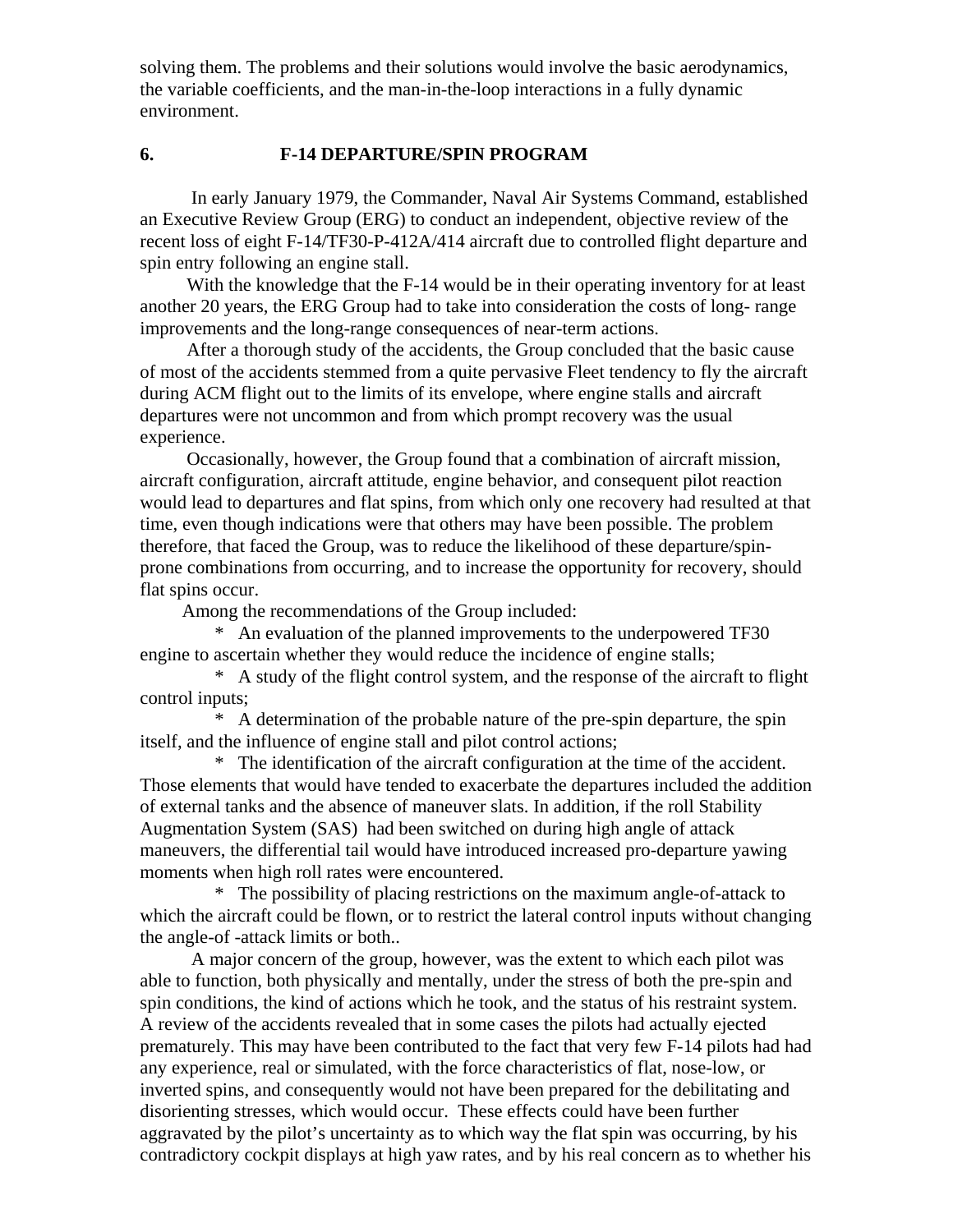restraint system would prevent his forward or upward motion as the negative and/or longitudinal G increased. Forward motion would have further added to his distress by reducing his options for applying recovery controls, and by making ejection harder to accomplish.

 In order to overcome these problems imposed by the G forces in a spin, or their effect on a pilot, the ERG Group recommended that F-14 pilots undergo regular training in a spin simulator. Such a simulator should represent the complete spectrum of disorienting motions characteristic of all F-14 configurations, from departure to erect or inverted spin recovery, with proper representation of the effects of alternative recovery controls including throttles, the view through the cockpit window, and the operation of the cockpit instruments, under flat and nose-low spin conditions. The design of this simulator and the need for aerodynamic data inputs would have to be coordinated with other activities by NASA, the Navy, and GAC to reduce duplication of effort.

 It was envisioned that this R&D spin simulator, which should be developed utilizing NADC technology, would be used for departures, spins, and recoveries for the F-14 and other aircraft, assessment of loads on the crew and the incapacitating effects of spins, evaluation of alternative crew restraint and other safety systems, development of spin-proof cockpit presentations, evaluation of pilot workload and responsibilities in spins, and development of specifications for a Fleet general purpose spin simulator.

 Following this recognition of a need for a dynamic spin simulator, and at the request of NAVAIRDEVCEN, a departed flight/spin flight fidelity evaluation of the DFS was conducted on 13-14 March 1985. The multi-purpose cockpit was configured to represent that of the F-14 aircraft. The McFadden stick and rudder control loader systems were programmed to give realistic feel simulation for the pitch and roll control functions. A computer generated out-the-window real world display was provided by a Rediffusion Simulation, Inc. SP-2 system. The visual scene was generated on a 19-inch cathode ray tube, which was then reflected to the pilot to provide a 48 deg. by 32 deg. field-of-view. The sideslip and yaw rate were accurately represented by the display and provided the pilot a good representation of the actual motion that occurs in the F-14 during departures. An automatic locking restraint harness and a stick position indicator, both developed by engineers at NADC, were included in the installation for evaluation. Also included was a spin direction arrow and yaw rate indicator, developed at the Navy's Pacific Missile Test Center, Naval Air Station, Pt. Mugu, CA

 One of the purposes of the program was to determine the yaw rate at which F-14 pilots would be able to recover their aircraft after it had entered a fully developed flat spin. This was addressed by having pilots perform spins at various yaw rates up to 155 deg./sec. (-5g), and then assessing the effectiveness of their control inputs by measuring the time elapsed and the altitude lost before the aircraft was brought under control.

 Seventeen pilots participated in the study. Eleven were fleet F-14 pilots, two were spin instructors in the Rockwell International T-2, and the remaining four were test pilots from the Naval Air Test Center, NASA-Dryden, and Grumman Aerospace Corp.

 The automatic locking restraint system was unanimously praised by the pilots because it allowed them freedom of movement, desirable during many phases of flight such as air combat maneuvering, until the aircraft senses 0.8g eyeballs out, at which time the harness locks automatically. They, in fact, recommended that it be immediately incorporated in fleet aircraft. Following an NADC proposal, therefore, such a system was subsequently designed to be incorporated in a new common ejection seat scheduled for the F-14D, the Navy/McDonnell Douglas F/18, the Navy British Aerospace/McDonnell Douglas T-45, and the Navy/Grumman A-6F.

 While the spin direction arrow did not have any well-defined impact on aiding pilots in recovery from developed spins, the pilots felt that the yaw rate readout gave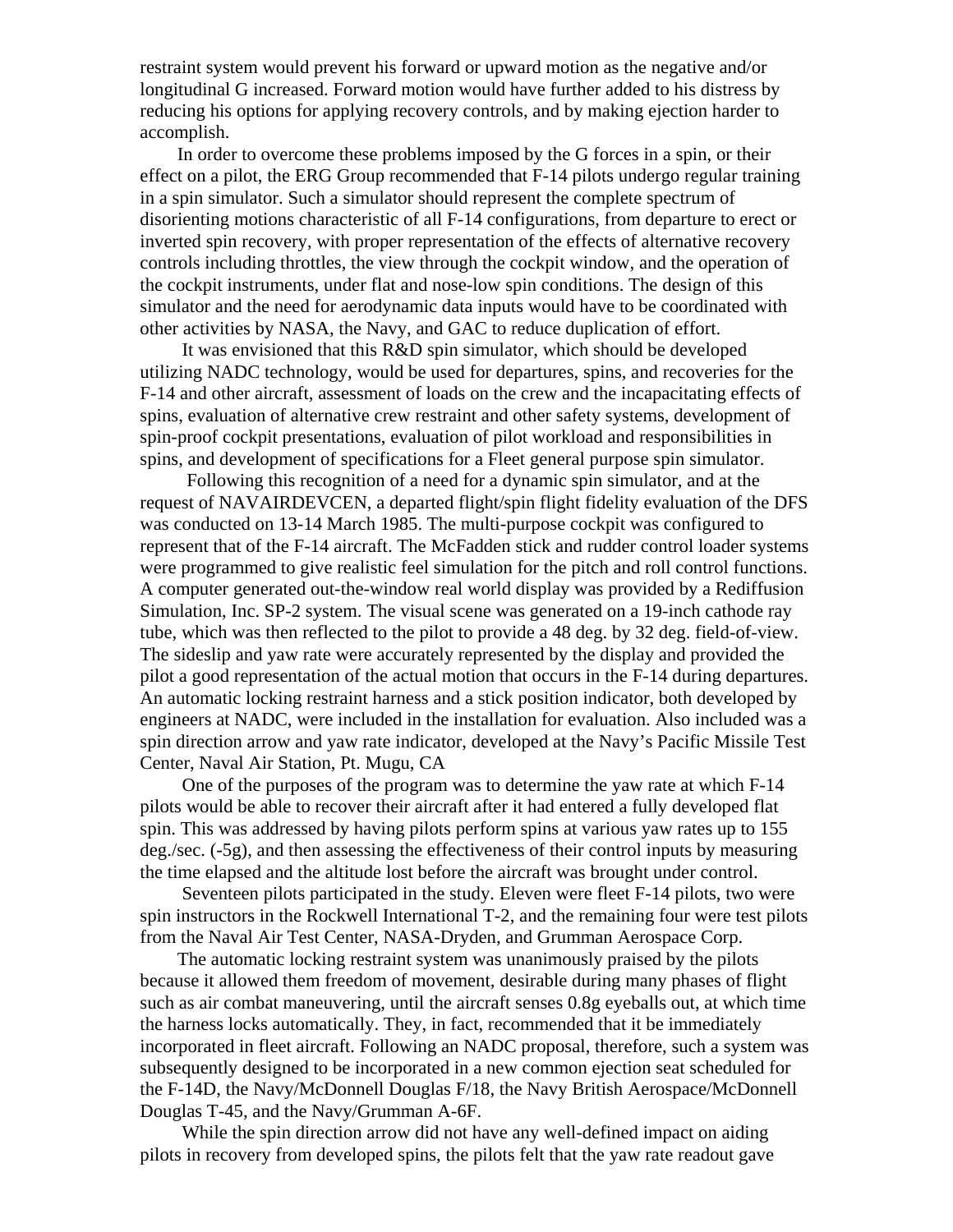valid trend information. When measured against altitude remaining, it aided them in reaching a decision on whether to continue recovery attempts or eject. This display, which results from a software change, has now been incorporated in both the F-14A and the F-14D aircraft.

 The study showed that pilots were not incapacitated by the high eyeballs-out G forces and that they were able to hold full anti-spin controls even under -5g. In addition, the DFS provided an excellent vehicle for evaluating new developments safely during out-of-control conditions. While there were some technical criticisms of the study, mainly with regard to the inadequacies of the aerodynamic data used in the computer software part of the simulation and which were recommended to be updated for future programs, the force and motion phases of the simulation provided by the centrifuge as well as the visual system and cockpit controls and instrument displays were deemed very satisfactory.

 Further, the pilots who participated in the study, felt that the training was invaluable and that as many F-14 pilots as possible should be exposed to the spin training.